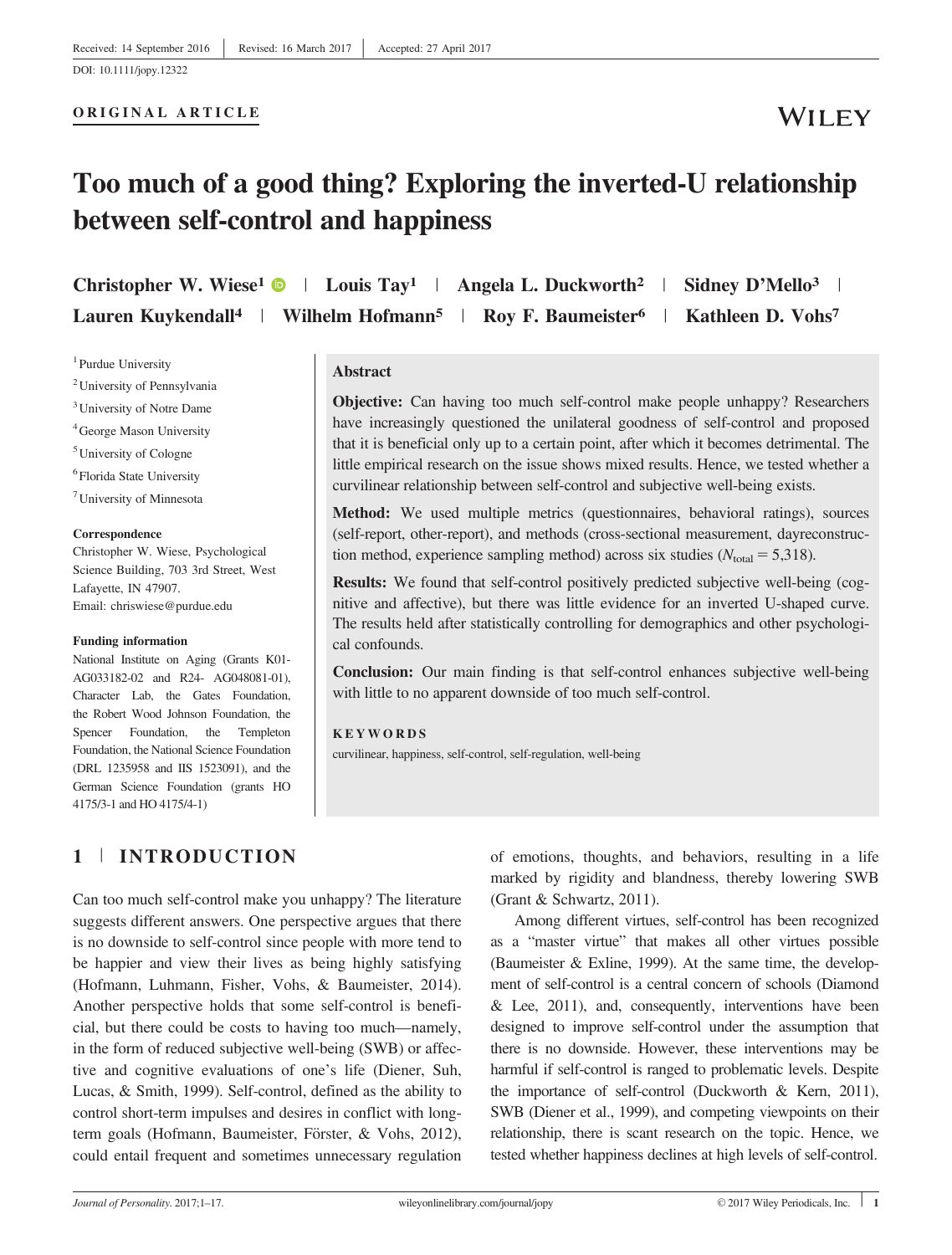# 1.1 Two theoretical perspectives on selfcontrol and SWB

Psychologists widely agree that self-control promotes SWB. There are many mechanisms through which self-control fosters SWB. Someone with high self-control may feel a flush of success by routinely setting goals, making progress toward them, and ultimately accomplishing their objectives. Similarly, when faced with a choice between the immediate and delayed reward, individuals can experience positive emotions by simply anticipating what it will feel like when they eventually reach a distal goal (MacLeod, Coates, & Hetherton, 2008). Further, self-control aids in making progress toward goals, which leads to positive emotions (Bagozzi, Baumgartner, & Pieters, 1998). Those with higher levels of self-control also employ better strategies that facilitate goal progress and accomplishment (Duckworth, Grant, Loew, Oettingen, & Gollwitzer, 2011), which leads to longer-term happiness (Diener et al., 1999).

Although most researchers agree that self-control is generally positive, they do not agree on whether someone can have too much self-control. One perspective, which argues that self-control has a functional relationship with SWB, states that SWB monotonically increases as self-control increases. This reasoning makes sense through an evolutionary lens—people exercise self-control in order to increase their chances of survival, which is inextricably tied to wellbeing. It is hypothesized that the prefrontal cortex (the part of the brain most responsible for self-control) developed when humans needed to restrain impulsive instincts to improve survival (and well-being) of their present and future self (Barkley, 2001; Dunbar, 2003). Behaviors that improved the chances of survival were rewarded with positive feelings, whereas negative feelings were the result of behaviors that decreased the likelihood of survival (Grinde, 2005). It is not surprising that self-regulation benefits a wide variety of life outcomes, such as health (Tsukayama, Toomey, Faith, & Duckworth, 2010), relationships (Tangney, Baumeister, & Boone, 2004), and work/scholastic outcomes (Duckworth & Seligman, 2005), all of which in turn can promote SWB. If exercising self-control only occurs when it is beneficial for well-being, it is unlikely that we would observe downturns in well-being at high levels of self-control.

Conversely, positive antecedents can eventually turn negative if taken too far. This is known as the "too much of a good thing" effect (Pierce & Aguinis, 2013), which questions the unilateral goodness of self-control. Ideas of a "dark side" of self-control run deep in psychology, beginning as early as Freud's ideas of anal retentiveness, which refers to individuals with a strong compulsion for control. More recent research suggests something similar—overregulating cognitions, emotions, and behaviors can harm positive interpersonal relationships (Letzring, Block, & Funder, 2005),

which will likely have detrimental consequences for wellbeing given the importance of social relations for SWB (Tay & Diener, 2011). Individuals with excessive self-control may have obsessive-compulsive tendencies for rigidity and inhibition, which may hinder social relationships (Letzring et al., 2005). In line with this, researchers have found the expected curvilinear pattern in closely related constructs. For example, abnormally high levels of conscientiousness predict obsessive-compulsive behaviors and less psychological wellbeing (Carter, Guan, Maples, Williamson, & Miller, 2016). Similarly, anorexia, which can be regarded as overregulation of eating (Halse, Honey, & Boughtwood, 2007), is associated with lower SWB (Kitsantas, Gillgan, & Kamata, 2003).

Another line of research argues that goal setting may not always be beneficial (Ordóñez, Schweitzer, Galinsky, & Bazerman, 2009). Goal setting is a primary mechanism through which self-control produces positive life outcomes such as SWB (Cheung, Gillebaart, Kroese, & De Ridder, 2014; Hofmann et al., 2014). There are personal and psychological trade-offs when setting and investing in goals. Individuals with high self-control may focus exclusively on the accomplishment of their personal goals, potentially to the detriment of their personal happiness (McGregor & Little, 1998). Furthermore, ignoring this trade-off may lead to excessive worrying and anxiety (Pomerantz, Saxon, & Oishi, 2000). By consistently refraining from immediate gratification and instead focusing on one's goals, one never fully reaps the fruits of one's labor, thereby negatively impacting SWB.

# 1.2 <sup>|</sup> Past studies

Scant research has investigated the curvilinear relationship between self-control and well-being. To our knowledge, the three studies that directly test for a curvilinear relationship have had limited success in finding supporting evidence. In a study of young adults, Tangney et al. (2004) found that people with more self-control were less depressed, anxious, and paranoid, and they had less obsessive-compulsive tendencies. Further, Finkenauer, Engels, and Baumeister (2005) found that adolescents with more self-control were less depressed and less stressed. Neither of these studies found significant curvilinear effects. In contrast, Situ, Li, and Dou (2016) examined the relationship between self-control and emotional well-being (e.g., depression, anxiety) and found significant quadratic effects across three different samples (adolescents, young adults, employees). However, people with high self-control did not experience more emotional problems. Instead, the results reflected a pattern of diminishing returns where self-control improved emotional wellbeing up to a point, beyond which it had no effect.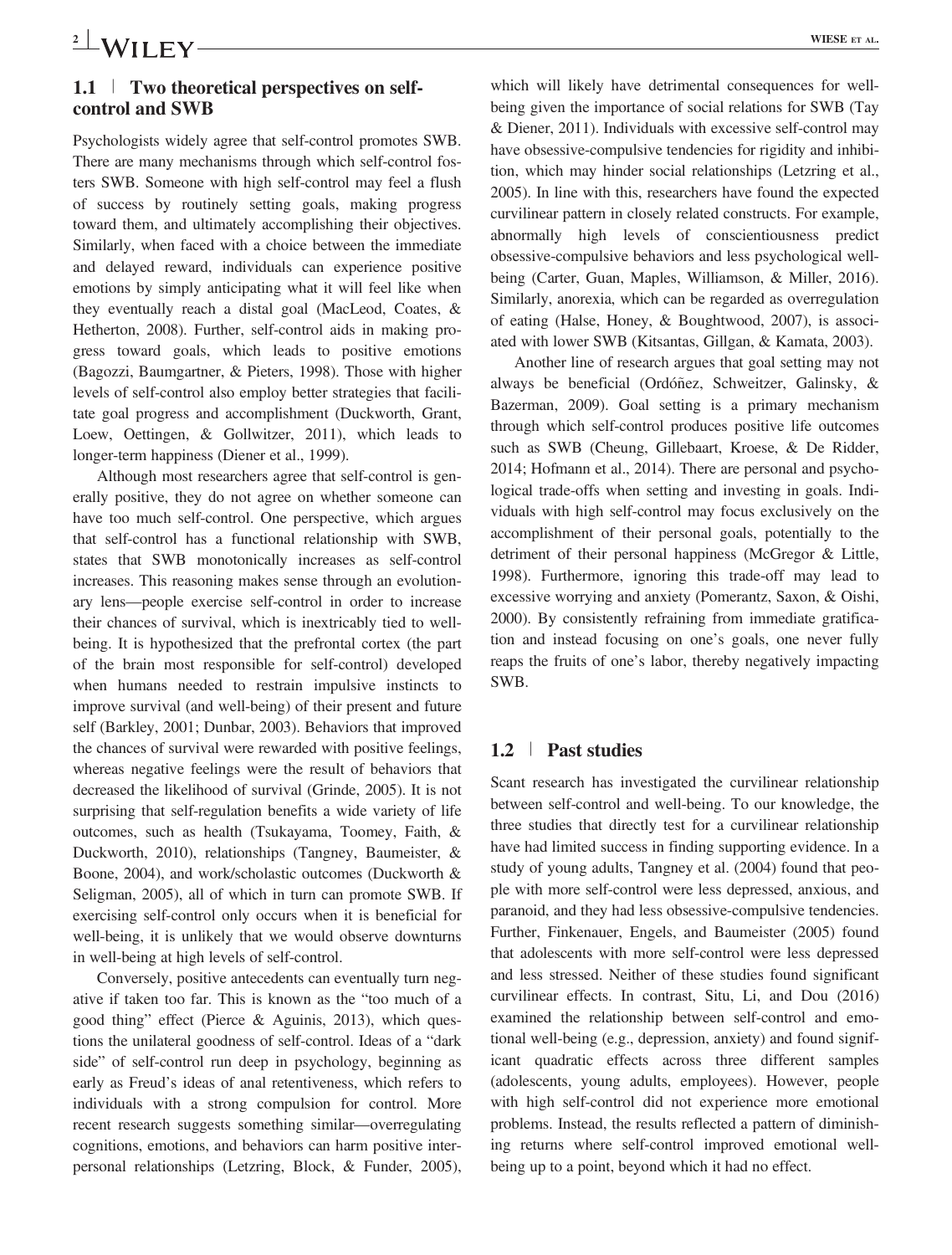It is important to note that none of these studies measured SWB directly. In each of the studies, well-being was conceptualized as maladaptive attitudes or behaviors (e.g., depression, obsessive compulsion). Research has shown that these are related to SWB but are conceptually distinct (e.g., Brown, Chorpita, & Barlow, 1998; Watson, Clark, & Carey, 1988). Furthermore, these studies only evaluated affective/ emotional components of well-being, and it is important to further evaluate the curvilinear relationship between selfcontrol and cognitive aspects of SWB (i.e., life satisfaction). Methodologically, past research has been conducted using cross-sectional assessments with self-reported data. Although SWB is often assessed through self-report questionnaires, it is beneficial to use multiple measures (e.g., informant reports, behavioral measures) and research designs (e.g., day reconstruction, experience sampling) to examine this issue.

### 1.3 <sup>|</sup> Current investigation

The current investigation uses new and existing data to test our hypotheses. Previous publications have used data from Study 1 (e.g., Park, Tsukayama, Goodwin, Patrick, & Duckworth, 2017), Study 2 (e.g., Tsukayama, Duckworth, & Kim, 2013), Study 3 (e.g., Galla et al., 2014), and Study 6 (e.g., Hofmann et al., 2012; Hofmann, et al., 2014). The current research questions and analyses do not overlap with previous reports from these data sets.

Through six studies, the present article directly examines how self-control relates to different components of SWB while also expanding on past methodological approaches. Although we varied the methodological techniques across studies, we consistently measured SWB using Diener and colleagues' (1999) tripartite conceptualization (positive affect, negative affect, and life satisfaction). Also, although selfcontrol manifests differently across contexts and age ranges, our measures were centered on the idea that self-control represents the tendency to control short-term impulses that conflict with long-term goals (Hofmann et al., 2012).

We also took precautions to control for potentially confounding variables—such as demographics, Extraversion, Openness, Agreeableness, and Neuroticism—when they were available. Because self-control is a facet of Conscientiousness (Eisenberg, Duckworth, Spinrad, & Valiente, 2014), it was not included as a control due to shared variance.

We adopted a similar analytic strategy across studies by conducting hierarchical linear regression analyses with a base model (control variables), a self-control model (base model with self-control measure), and a quadratic model (self-control model with the addition of a quadratic term). Additionally, we took extra analytic steps in examining the inverted-U effect. Because individuals use an ideal-point response process (i.e., it assumes a nonmonotonic relation between the trait and observed score) for self-reports of constructs such as self-control and SWB (Tay & Drasgow, 2012; Tay, Drasgow, Rounds, & Williams, 2009; Tay & Kuykendall, 2016) and recent research suggesting that ideal point response models may more accurately detect curvilinear relationships (Carter et al., 2014), we also examine whether ideal-point scoring (compared to typical factor scoring) yields different results. Furthermore, due to the multiple comparisons conducted, we applied Bonferroni corrections in each study to reduce the likelihood that significant results are due to chance (Abdi, 2007). That is, we divided traditional significance values (i.e., .05, .01) by the total number of analyses conducted in each study.

The first three studies were conducted on similar samples (5th–12th graders) using similar measures (self-reports of SWB, self- and teacher reports of students' self-control). Given the similarity of the measures, we also conducted an integrative data analysis (Curran & Hussong, 2009), and these studies are discussed both individually and collectively. In order to address the issue of reference bias (i.e., the use of different standards when endorsing items based on context; Duckworth & Yeager, 2015) associated with questionnaires, we added a behavioral self-control task (D'Mello, Galla, & Duckworth, 2017) known to be immune to these effects (O'Brien et al., 2017) in Study 4.

Study 5 tested the predictions using college undergraduates. Because there can be systematic biases associated with self-report measures of SWB, this study used the Day Reconstruction Method (DRM; Kahneman, Krueger, Schkade, Schwartz, & Stone, 2004), which evokes specific contexts to gather reports of episodic affect. Last, Study 6 used an experience sampling method (ESM) on a sample of community adults. Our use of diverse measures and samples allowed for more robust tests of the competing hypotheses.

## 2 <sup>|</sup> STUDY 1

Study 1 used middle-school students to test for a curvilinear effect between self-control and SWB. Students completed a measure of self-control that taps their ability to control their impulses in academic and interpersonal contexts. Additionally, teachers rated students' self-control in these two contexts. Students also reported their SWB through reports of positive and negative affect as well as a rating of their current life satisfaction.

# 2.1 <sup>|</sup> Method

## 2.1.1 <sup>|</sup> Participants

Participants were 1,539 fifth- through eighth-grade students  $(M<sub>age</sub> = 11.65, SD = 1.30; 52.4% female) from seven$ schools in the United States. The sample included African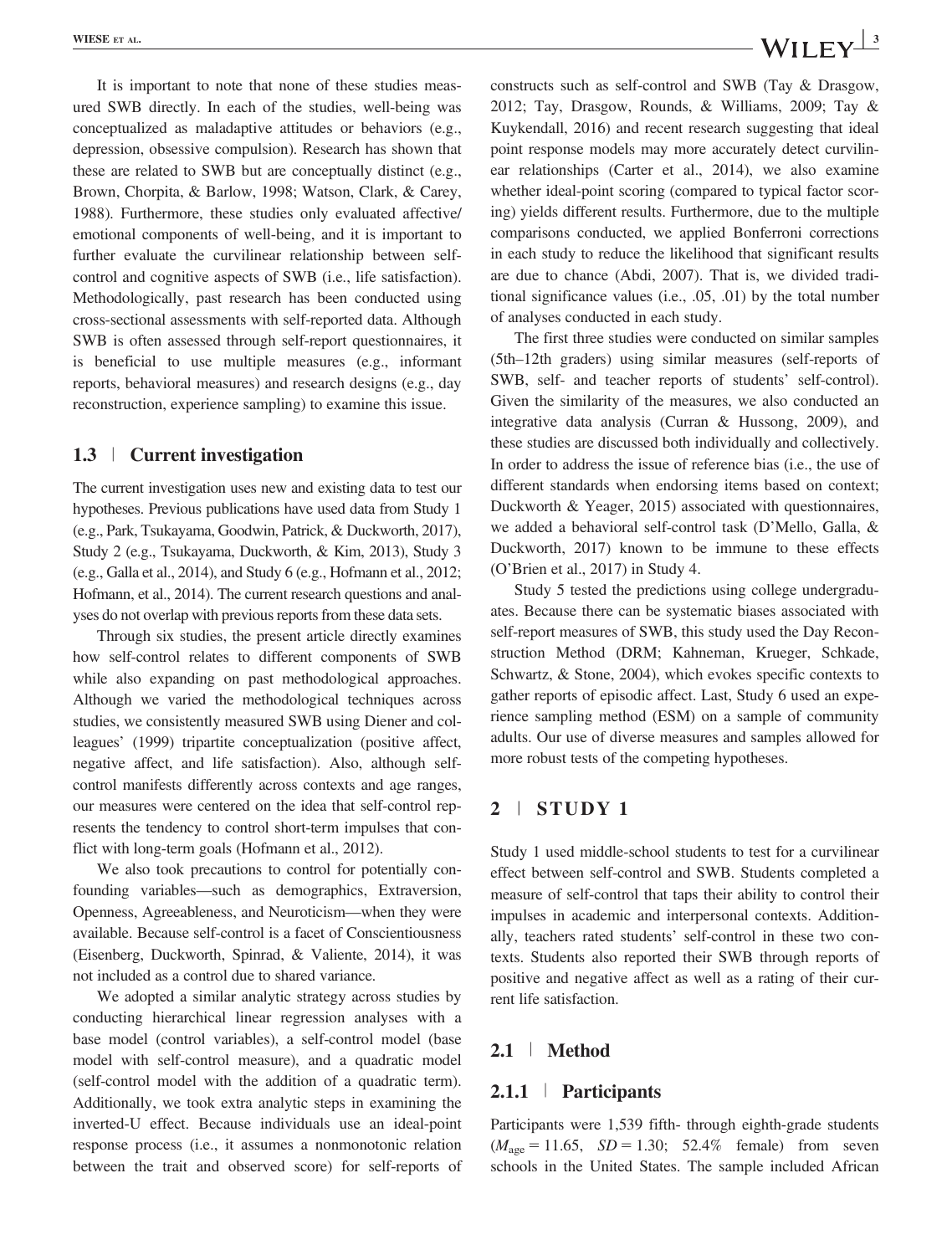# $4$   $\bigcup$  M/II  $\mathbf{F} \mathbf{V}$  – wiese et al.

American (32%), Caucasian (17%), Hispanic (43%), Asian (5%), Native American (1%), and multi-racial (2%) individuals.

# 2.1.2 <sup>|</sup> Measures

### Self-control

Students completed the Domain Specific Impulsivity Scale for Children (Tsukayama et al., 2013). The measure required students to rate their self-control behaviors at school  $(\alpha = .73)$  with four items (e.g., "I paid attention and resisted distractions") and during interpersonal interactions ( $\alpha = .78$ ) with four items (e.g., "I remained calm even when criticized or otherwise provoked) on 7-point Likert scales  $(1 = \text{Almost})$  $Never, 7 = Almost Always.$ 

Teachers ( $N = 134$ ) were presented with the same selfcontrol items as the students; however, they were asked to provide an overall evaluation of each student's school and interpersonal self-control on 7-point Likert scales  $(1 = Almost Never, 7 = Almost Always).$  On average, teachers rated 3.5 students, and inter-rater reliability was moderate for both school ( $r_{wg} = .49$ ) and interpersonal ( $r_{wg} = .40$ ) selfcontrol. Student and teacher ratings were also moderately correlated ( $r = .44$ ,  $p < .01$  for school;  $r = .46$ ,  $p < .01$  for interpersonal).

#### Subjective well-being

Students reported how often they feel six positive feelings (e.g., happy, relaxed, excited) and four negative feelings (e.g., sad, worried, angry) to assess positive ( $\alpha = .83$ ) and negative  $(\alpha = .68)$  affect  $(1 = Never, 5 = Always)$ . As an indicator of life satisfaction, students answered the question

"Overall, how satisfied are you with your life?"  $(1 = Extremelv Unsatisfied, 7 = Extremelv Satisfied).$ 

#### Statistical controls

We controlled for gender, the school the student attended, and ethnicity. We also controlled for student-reported Extraversion ( $\alpha = .66$ ), Agreeableness ( $\alpha = .80$ ), Openness  $(\alpha = .74)$ , and Neuroticism  $(\alpha = .82)$  using four selected items from the Big Five Inventory (BFI-44; John & Srivastava, 1999) for each construct, which was measured concurrently with the self-control and SWB ratings.

# 2.2 <sup>|</sup> Results

Table 1 reports results from the regression analyses. We applied Bonferroni corrections to the 12 regression analyses. Significance values were divided by 12, resulting in significance thresholds of .004 (for  $\alpha$  at .05) and .0008 (for  $\alpha$  at .01). Both self-reported and teacher-reported ratings of selfcontrol significantly predicted all three components of SWB, with the exception that teacher ratings of school self-control did not predict negative affect  $(r = -.05, p > .004)$ . There was no evidence for curvilinear effects.

We then applied an ideal-point model scoring approach (as recommended by Carter et al., 2014) to all multi-item measures (student-reported self-control, positive and negative affect) through the GGUM2004 software (Roberts, Fang, Cui, & Wang, 2006). This approach cannot be applied to single-item measures (teacher ratings of student self-control, and self-reports of life satisfaction). Ten of the aforementioned analyses were rerun using the ideal point model scores in lieu of mean estimates. The two exceptions were the

TABLE 1 Study 1 standardized regression coefficients of self-control variables on SWB

|                  | <b>Positive Affect</b> |                |                       |                | <b>Negative Affect</b> |                    |                |                       | <b>Life Satisfaction</b> |                |                       |                |
|------------------|------------------------|----------------|-----------------------|----------------|------------------------|--------------------|----------------|-----------------------|--------------------------|----------------|-----------------------|----------------|
|                  | <b>Self-Report</b>     |                | <b>Teacher Report</b> |                |                        | <b>Self-Report</b> |                | <b>Teacher Report</b> | <b>Self-Report</b>       |                | <b>Teacher Report</b> |                |
|                  | $\beta$ Step 1         | $\beta$ Step 2 | $\beta$ Step 1        | $\beta$ Step 2 | $\beta$ Step 1         | $\beta$ Step 2     | $\beta$ Step 1 | $\beta$ Step 2        | $\beta$ Step 1           | $\beta$ Step 2 | $\beta$ Step 1        | $\beta$ Step 2 |
| <b>SCS</b>       | $.30**$                | $.31**$        | $.13**$               | $.11**$        | $-.18**$               | $-.18**$           | $-.05$         | $-.05$                | $.27**$                  | $.24**$        | $.11**$               | $.11**$        |
| SCS <sup>2</sup> |                        | .01            |                       | $-.05$         |                        | $-.01$             |                | .00                   |                          | $-.06$         |                       | .00            |
| $R^2$            | $.26**$                | $.26**$        | $.20**$               | $.20**$        | $.23**$                | $.23**$            | $.21**$        | $.21**$               | $.21**$                  | $.21**$        | $.17**$               | $.17**$        |
| $\Delta R^2$     | $.07**$                | .00            | $.01**$               | .00            | $.03**$                | .00                | .00            | .00                   | $.06**$                  | .00            | $.01**$               | .00            |
| <b>SCI</b>       | $.30**$                | $.32**$        | $.11**$               | $.11**$        | $-.23**$               | $-.23**$           | $-.10*$        | $-.10*$               | $.22**$                  | $.20**$        | $.10**$               | $.11**$        |
| SCI <sup>2</sup> |                        | .04            |                       | .00            |                        | .00                |                | $-.01$                |                          | $-.05$         |                       | .02            |
| $R^2$            | $.25**$                | $.25**$        | $.20**$               | $.20**$        | $.25**$                | $.25**$            | $.22**$        | $.22**$               | $.19**$                  | $.19**$        | $.17**$               | $.17**$        |
| $\Delta R^2$     | $.07**$                | .00            | $.01**$               | .00            | $.04**$                | .00                | $.01*$         | .00                   | $.03**$                  | .00            | $.01**$               | .00            |

Note.  $N = 1,539$ . SWB = subjective well-being; SCS = self-control school; SCI = self-control interpersonal. Self-control variables were added to the regression equation after controls (gender, school, ethnicity, extraversion, Agreeableness, Openness, and Neuroticism);  $\Delta R^2$  denotes self-control variables over and above controls (and self-control main effects for squared terms) Bonferroni-corrected p-values:  $\frac{*p}{<}$  .004.  $\frac{*p}{<}$  .0008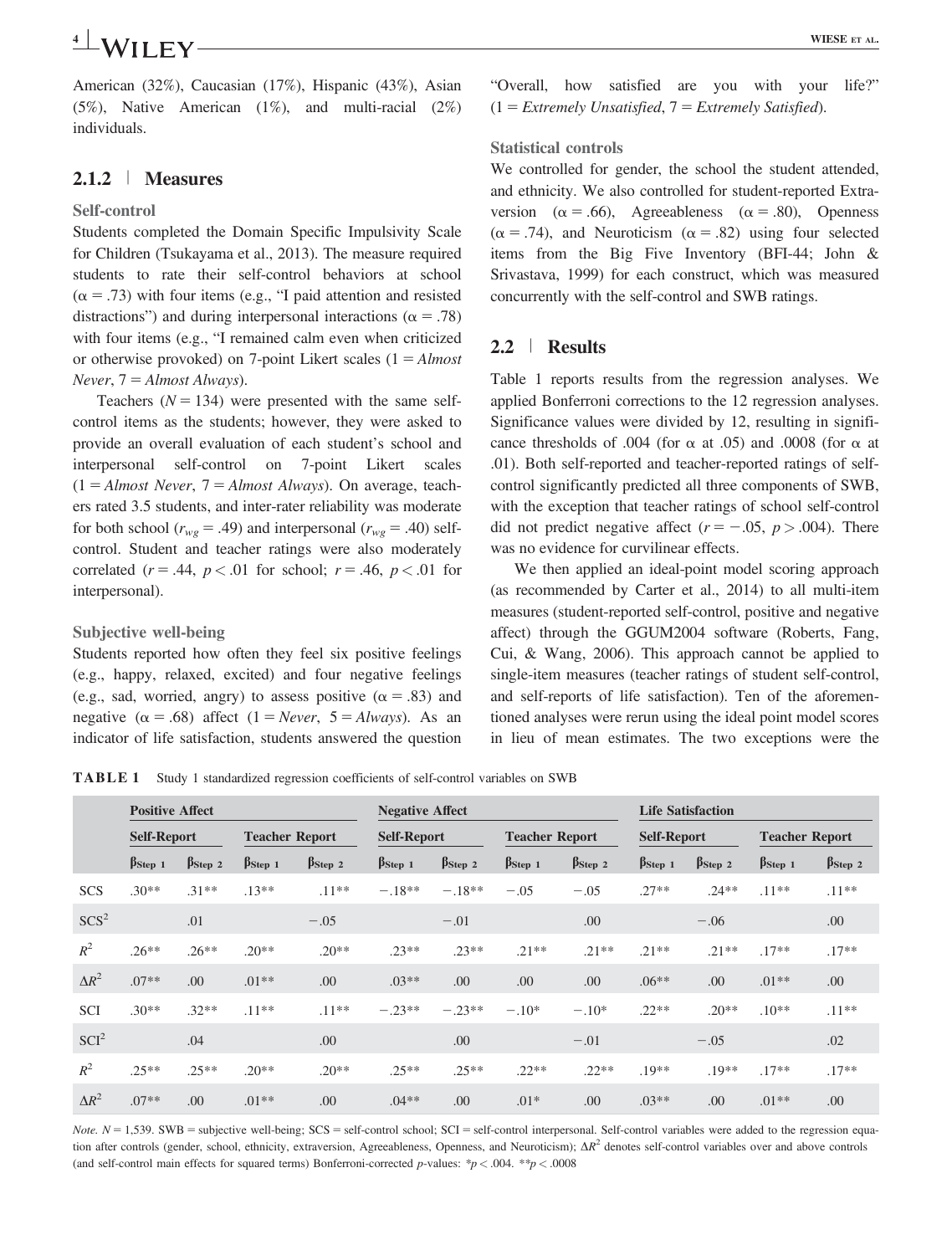TABLE 2 Study 2 standardized regression coefficients of self-control variables on SWB

|                  | <b>Positive Affect</b> |                |                       |                |                | <b>Negative Affect</b> |                |                       |                    | <b>Life Satisfaction</b> |                       |                |  |
|------------------|------------------------|----------------|-----------------------|----------------|----------------|------------------------|----------------|-----------------------|--------------------|--------------------------|-----------------------|----------------|--|
|                  | <b>Self-Report</b>     |                | <b>Teacher Report</b> |                |                | <b>Self-Report</b>     |                | <b>Teacher Report</b> | <b>Self-Report</b> |                          | <b>Teacher Report</b> |                |  |
|                  | $\beta$ Step 1         | $\beta$ Step 2 | $\beta$ Step 1        | $\beta$ Step 2 | $\beta$ Step 1 | $\beta$ Step 2         | $\beta$ Step 1 | $\beta$ Step 2        | $\beta$ Step 1     | $\beta$ Step 2           | $\beta$ Step 1        | $\beta$ Step 2 |  |
| <b>SCS</b>       | .05                    | .06            | $.14**$               | $.19**$        | $-.09$         | $-.09$                 |                | $-.09$                | $.13**$            | $.14*$                   | .07                   | .11            |  |
| SCS <sup>2</sup> |                        | .01            |                       | .07            |                | .01                    |                | $.13*$                |                    | .01                      |                       | .06            |  |
| $R^2$            | $.32**$                | $.32**$        | $.34**$               | $.34**$        | $.35**$        | $.35**$                | $.35**$        | $.36**$               | $.26**$            | $.26**$                  | $.25**$               | $.25**$        |  |
| $\Delta R^2$     | .00                    | .00            | $.02**$               | .00            | .01            | .00                    | .00            | $.01*$                | $.01**$            | .00                      | .00                   | .00            |  |
| <b>SCI</b>       | .03                    | .02            | .03                   | .17            | $-.09$         | $-.11$                 | $-.04$         | .01                   | .11                | $.20**$                  | .02                   | .02            |  |
| SCI <sup>2</sup> |                        | $-.01$         |                       | .17            |                | .05                    |                | $-.06$                |                    | $-.14*$                  |                       | .00            |  |
| $R^2$            | $.32**$                | $.32**$        | $.32**$               | $.33**$        | $.35**$        | $.35**$                | $.35**$        | $.35**$               | $.25**$            | $.26**$                  | $.25**$               | $.25**$        |  |
| $\Delta R^2$     | .00                    | .00            | .00                   | .01            | .01            | .00                    | .00            | .00                   | .01                | $.01*$                   | .00                   | .00            |  |

Note.  $N = 667$ . SWB = subjective well-being; SCS = self-control school; SCI = self-control interpersonal. Self-control variables were added to the regression equation after controlling for gender, school, ethnicity, Extraversion, Agreeableness, Openness, and Neuroticism;  $\Delta R^2$  denotes self-control variables over and above controls (and self-control main effects for squared terms) Bonferroni-corrected p-values: \*p < .004. \*\*p < .0008

relationship between teacher-reported self-control (both school and interpersonal) and life satisfaction, as all three relied on a single-item measure. The results of the 10 remaining analyses mirrored the earlier results in that there was evidence of a linear relationship between self-control and SWB, but no evidence of a quadratic effect.

# $3$  | STUDY 2

Study 1 found a linear relationship between self-control and SWB on 11 of 12 tests, indicating a consistent association. The more that students possessed self-control (as rated by themselves and their teachers), the more they experienced positive affect and negative affect and were satisfied with their lives. There was no indication of a curvilinear effect. Study 2 aimed to replicate these effects using slightly different measurements to ensure that the effects of Study 1 were not dependent on specific measures.

### 3.1 <sup>|</sup> Method

### 3.1.1 <sup>|</sup> Participants

Participants were 667 sixth- through eighth-grade students (52.8% female) enrolled in three schools in the United States. On average, students in these grades range between 11 and 14 years old. The sample included African American (26%), Caucasian (24%), Hispanic (45%), Asian (3%), and multiracial (2%) students.

# 3.1.2 <sup>|</sup> Measures

#### Self-control

Using the same scale as in Study 1, students self-rated their school ( $\alpha = .63$ ) and interpersonal ( $\alpha = .72$ ) self-control with four items each. Unlike Study 1, teachers were asked to report students' self-control using the same eight-item measure as the students. Also, although teachers did rate several students, each student was only rated once. We found sufficient internal consistency reliability for teacher ratings of both school ( $\alpha = .91$ ) and interpersonal ( $\alpha = .89$ ) selfcontrol. Student and teacher ratings were moderately correlated for both school ( $r = .24$ ,  $p < .01$ ) and interpersonal  $(r = .37, p < .01)$  self-control.

#### Subjective well-being

Using the Positive and Negative Affect Scale for Children (PANAS-C; Laurent et al., 1999), students rated 15 positive and 15 negative emotions (e.g., delighted, active, afraid) on 5-point Likert scales  $(1 = Very$  slightly or not at all,  $5 = Extremely$ ). Both positive ( $\alpha = .87$ ) and negative affect  $(\alpha = .88)$  were internally consistent. We assessed life satisfaction using the five-item Satisfaction With Life Scale (Diener, Emmons, Larsen, & Griffin, 1985). Students were asked to rate their current life satisfaction (e.g., "In most ways my life is close to my ideal," "The conditions of my life are excellent") on a 5-point Likert scale  $(1 = Disagree \ strongly)$ ,  $5 = \text{Agree strongly}$ , which yielded good reliability ( $\alpha = .80$ ).

#### Statistical controls

Our analyses controlled for gender, school, and ethnicity. We also controlled for student-reported Extraversion (8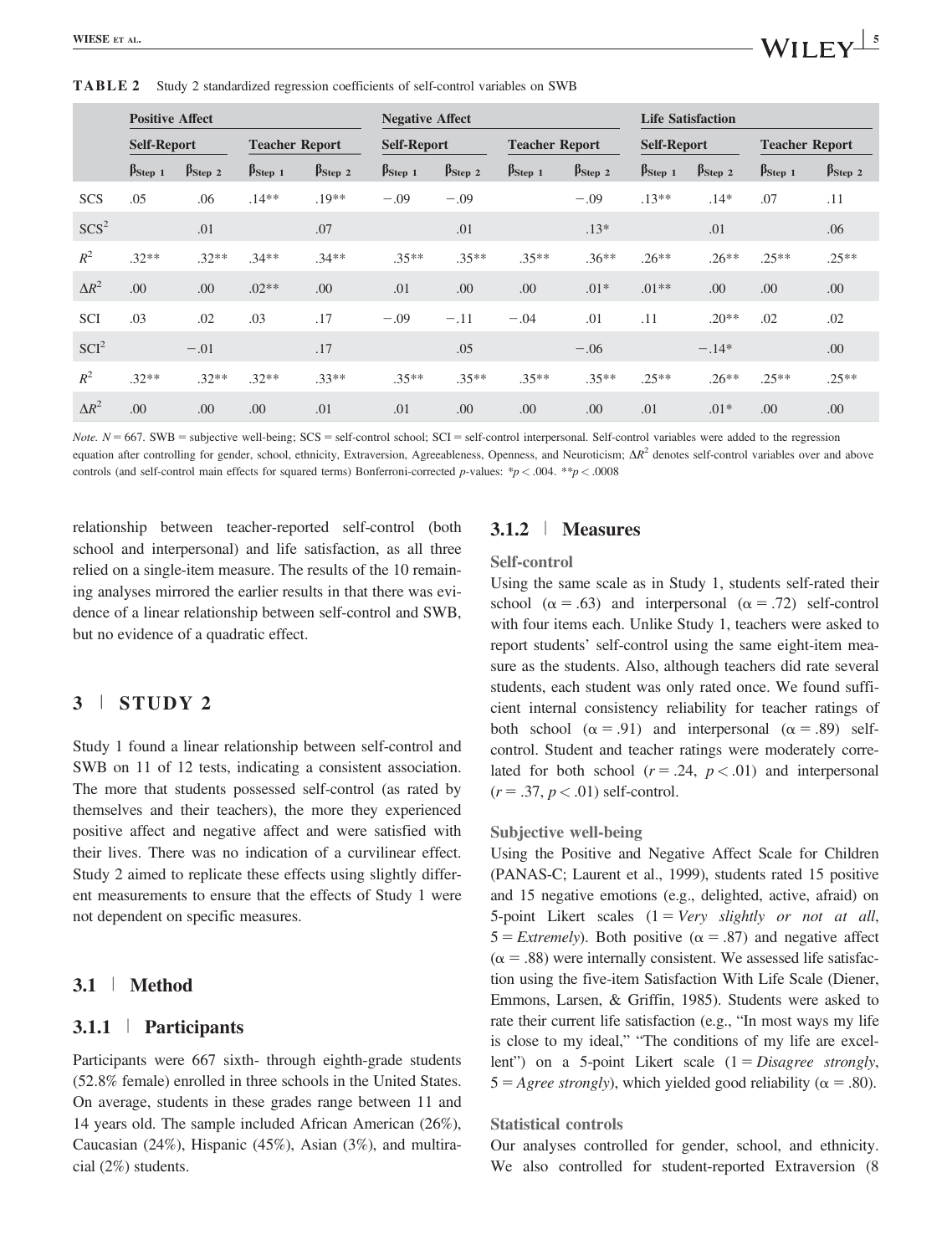$\frac{6}{100}$  M/II FV  $\frac{1}{200}$  WIESE ET AL.



FIGURE 1 Study 2 curvilinear relations for (a) student-reported interpersonal self-control and life satisfaction and (b) teacher-reported school selfcontrol and negative affect

items;  $\alpha = .66$ ), Agreeableness (9 items;  $\alpha = .68$ ), Openness (10 items;  $\alpha = .70$ ), and Neuroticism (8 items;  $\alpha = .70$ ) measured via the BFI-44 (John & Srivastava, 1999).

#### 3.2 <sup>|</sup> Results

We conducted 12 regression analyses and used Bonferroni corrections for significance thresholds (.004 for  $\alpha = .05$ ; .0008 for  $\alpha = .01$ ). Results (Table 2) produced only two significant main effects: students' self-reports of school selfcontrol and life satisfaction ( $\beta = .13$ ,  $p < .0008$ ) and teacher ratings of students' school self-control and positive affect  $(\beta = .14, p < .0008).$ 

Additionally, student ratings of interpersonal selfcontrol showed a significant quadratic effect on life satisfaction ( $\beta = -0.14$ ,  $p < 0.004$ ); likewise, teacher ratings of school self-control had a significant quadratic effect on negative affect ( $\beta = .13$ ,  $p < .004$ ). However, the shape of the curves did not reflect the "too much of a good thing" effect (Figure 1).

We also used an ideal point modeling scoring approach on all self-control (i.e., both student and teacher reports) and SWB (i.e., positive affect, negative affect, life satisfaction). These results replicated the linear effects, and there was no evidence of a "too much of a good thing" effect.

# 4 <sup>|</sup> STUDY 3

Although Study 1 found a linear association between selfcontrol and SWB, the evidence for the linear effect was less strong in Study 2. Further, there was no evidence that more self-control would result in worse SWB. Study 3 was conducted to test the competing hypotheses again, and thus was another replication attempt.

# 4.1 <sup>|</sup> Method

#### 4.1.1 <sup>|</sup> Participants

Participants were 1,386 12th-grade students ( $M_{\text{age}} = 17.98$ ,  $SD = .55$ ; 51.1% female) from three U.S. schools. The ethnic breakdown of the sample was African American (31%), Caucasian (36%), Hispanic (11%), Asian (20%), and multiracial (2%).

# 4.1.2 <sup>|</sup> Measures

#### Self-control

Study 3 used the school (four items;  $\alpha = .68$ ) and interpersonal (four items;  $\alpha = .72$ ). self-control scales from Study 1 (Tsukayama et al., 2013). Teacher ratings for self-control were gathered in the same manner as in Study 1. Two teachers for each student answered one item tapping the student's selfcontrol at school ( $r_{wg} = .53$ ) and one item tapping the student's interpersonal self-control ( $r_{wg} = .61$ ). We averaged the scores across teachers. Correlations between student and teacher ratings of self-control were  $r = .22$ ,  $p < .01$ , for school selfcontrol and  $r = .19$ ,  $p < .01$ , for interpersonal self-control.

#### Subjective well-being

We also measured SWB similarly to Studies 1 and 2. Participants responded to five positive items (e.g., happy, elated, excited) and five negative items (e.g., sad, worried, angry) to assess positive ( $\alpha = .79$ ) and negative ( $\alpha = .74$ ) affect, respectively. The students answered one life satisfaction question, "Overall, how satisfied are you with your life," on a 7-point Likert scale ( $1 =$  Extremely Unsatisfied,  $7 =$  Extremely Satisfied).

#### Statistical controls

Analyses also controlled for gender, school, ethnicity, Extraversion ( $\alpha$  = .75), Agreeableness ( $\alpha$  = .68), Openness ( $\alpha$  = .69),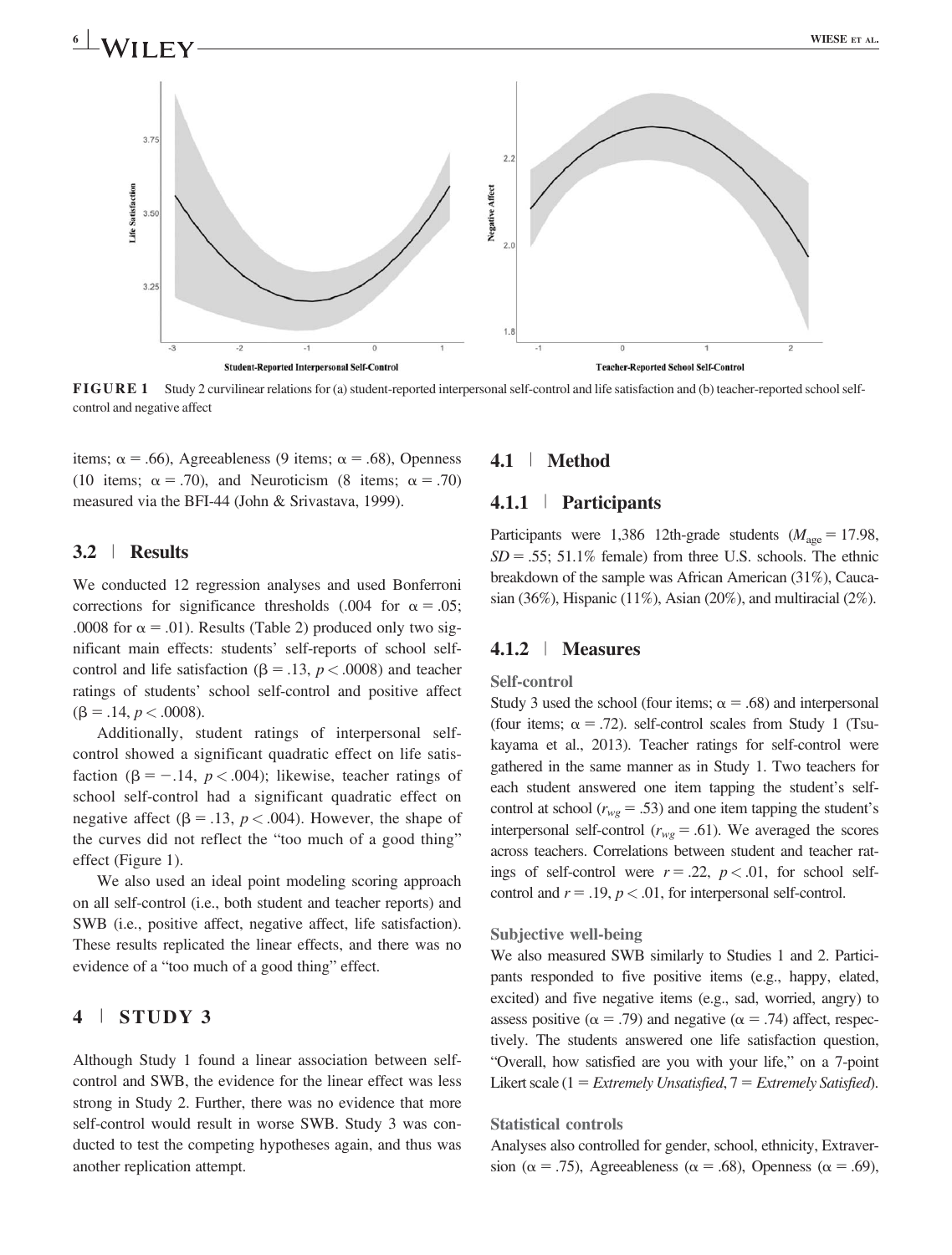TABLE 3 Study 3 standardized regression coefficients of self-control variables on SWB

|                  | <b>Positive Affect</b> |                |                       |                | <b>Negative Affect</b> |                |                |                       | <b>Life Satisfaction</b> |                    |                       |                |
|------------------|------------------------|----------------|-----------------------|----------------|------------------------|----------------|----------------|-----------------------|--------------------------|--------------------|-----------------------|----------------|
|                  | <b>Self-Report</b>     |                | <b>Teacher Report</b> |                |                        | Self-Report    |                | <b>Teacher Report</b> |                          | <b>Self-Report</b> | <b>Teacher Report</b> |                |
|                  | $\beta$ Step 1         | $\beta$ Step 2 | $\beta$ Step 1        | $\beta$ Step 2 | $\beta$ Step 1         | $\beta$ Step 2 | $\beta$ Step 1 | $\beta$ Step 2        | $\beta$ Step 1           | $\beta$ Step 2     | $\beta$ Step 1        | $\beta$ Step 2 |
| <b>SCS</b>       | $.15**$                | $.15**$        | .00                   | .00            | $-.12**$               | $-.11**$       | $-.03$         | $-.04$                | $.18**$                  | $.19**$            | .03                   | .04            |
| SCS <sup>2</sup> |                        | .03            |                       | .00            |                        | .04            |                | $-.02$                |                          | .03                |                       | .03            |
| $R^2$            | $.35**$                | $.35**$        | $.34**$               | $.34**$        | .49**                  | $.49**$        | $.47**$        | $.47**$               | $.19**$                  | $.19**$            | $.16**$               | $.16**$        |
| $\Delta R^2$     | $.02**$                | .00            | .00                   | .00            | $.01**$                | .00            | .00            | .00                   | $.03**$                  | .00                | .00                   | .00            |
| SCI              | .05                    | .04            | $-.02$                | $-.02$         | $-.10**$               | $-.09**$       | .03            | .02                   | .06                      | .05                | $-.02$                | .03            |
| SCI <sup>2</sup> |                        | $-.03$         |                       | $-.01$         |                        | .02            |                | $-.02$                |                          | $-.03$             |                       | .07            |
| $R^2$            | $.34**$                | $.34**$        | $.34**$               | $.34**$        | .48**                  | $.48**$        | $.47**$        | $.47**$               | $.16**$                  | $.16***$           | $.16**$               | $.16**$        |
| $\Delta R^2$     | .00                    | .00            | .00                   | .00            | $.01**$                | .00            | .00            | .00                   | .00                      | .00                | .00                   | .00            |

Note.  $N = 1,386$ . SWB = subjective well-being; SCS = self-control school; SCI = self-control interpersonal. Self-control variables were added to the regression equation after controls (gender, school, ethnicity, Extraversion, Agreeableness, Openness, and Neuroticism));  $\Delta R^2$  denotes self-control variables over and above controls (and self-control main effects for squared terms) Bonferroni-corrected p-values:  $*p < .004$ .  $*p < .0008$ 

and Neuroticism ( $\alpha = .78$ ). The latter four were measured using four selected items (16 total) from the BFI-44 (John & Srivastava, 1999).

# 4.2 <sup>|</sup> Results

Bonferroni corrections on 12 regression analyses resulted in significance thresholds of .004 (for  $\alpha$  at .05) and .0008 (for  $\alpha$  at .01). Regression results (Table 3) demonstrated that whereas student ratings of school self-control predicted all three components of SWB, student ratings of interpersonal self-control only predicted negative affect ( $\beta = -10$ ,  $p < .0008$ ). None of the teacher ratings of students' self-control significantly predicted SWB. Most important, adding a quadratic term to the models did not account for additional variance in any of the SWB measures. We conducted ideal-point scoring of self-reported self-control as well as positive and negative affect. These models did not reveal any significant inverted-U effects.

TABLE 4 Studies 1–3 effect size estimates of self-control variables on SWB using integrative data analysis

|                        | <b>Positive Affect</b> |                |                       |                | <b>Negative Affect</b> |                    |                |                       | <b>Life Satisfaction</b> |                |                       |                |
|------------------------|------------------------|----------------|-----------------------|----------------|------------------------|--------------------|----------------|-----------------------|--------------------------|----------------|-----------------------|----------------|
|                        | <b>Self-Report</b>     |                | <b>Teacher Report</b> |                |                        | <b>Self-Report</b> |                | <b>Teacher Report</b> | <b>Self-Report</b>       |                | <b>Teacher Report</b> |                |
|                        | $\beta$ Step 1         | $\beta$ Step 2 | $\beta$ Step 1        | $\beta$ Step 2 | $\beta$ Step 1         | $\beta$ Step 2     | $\beta$ Step 1 | $\beta$ Step 2        | $\beta$ Step 1           | $\beta$ Step 2 | $\beta$ Step 1        | $\beta$ Step 2 |
| <b>SCS</b>             | $.14*$                 | $.15**$        | $.08*$                | $.09*$         | $-.11**$               | $-.11**$           | $-.03$         | $-.05$                | $.17**$                  | $.17**$        | $.07*$                | $.08*$         |
| SCS <sup>2</sup>       |                        | .01            |                       | .01            |                        | .01                |                | $-.02*$               |                          | $-.01$         |                       | .01            |
| $R^{2a}$               | $.36**$                | $.36**$        | $.31**$               | $.31**$        | $.42**$                | $.42**$            | $.40**$        | $.40**$               | $.22**$                  | $.22**$        | $.19**$               | $.19**$        |
| $\Delta R^{\text{2a}}$ | .06                    | .00            | .01                   | .00            | .03                    | .00                | .01            | .00                   | .03                      | .00            | .00                   | .00            |
| <b>SCI</b>             | $.11*$                 | $.11*$         | .03                   | .05            | $-.12**$               | $-.13**$           | $-.01$         | $-.02$                | $.11**$                  | $.11**$        | .04                   | .05            |
| $SCI^2$                |                        | .01            |                       | .02            |                        | .00                |                | .00                   |                          | .00            |                       | .01            |
| $R^{2a}$               | $.32**$                | $.32**$        | $.30**$               | $.30**$        | $.41**$                | $.41**$            | $.40**$        | $.40**$               | $.20**$                  | $.20**$        | $.19**$               | $.19**$        |
| $\Delta R^{\text{2a}}$ | .02                    | .00            | .00                   | .00            | .02                    | .00                | .01            | .00                   | .01                      | .00            | .00                   | .00            |

Note. Values are unstandardized parameter estimates. SWB = subjective well-being; SCS = self-control school; SCI = self-control interpersonal. Self-Control variables were added to the regression equation after controlling for gender, ethnicity, Extraversion, Agreeableness, Openness, and Neuroticism;  $\Delta R^2$  denotes self-control variables over and above controls (and self-control main effects for squared terms)

 ${}^{a}R^{2}$  is the conditional  $R^{2}$ , which explains the proportion of variance explained by random and fixed factors

 $*_{p}$  < .05.  $*_{p}$  < .01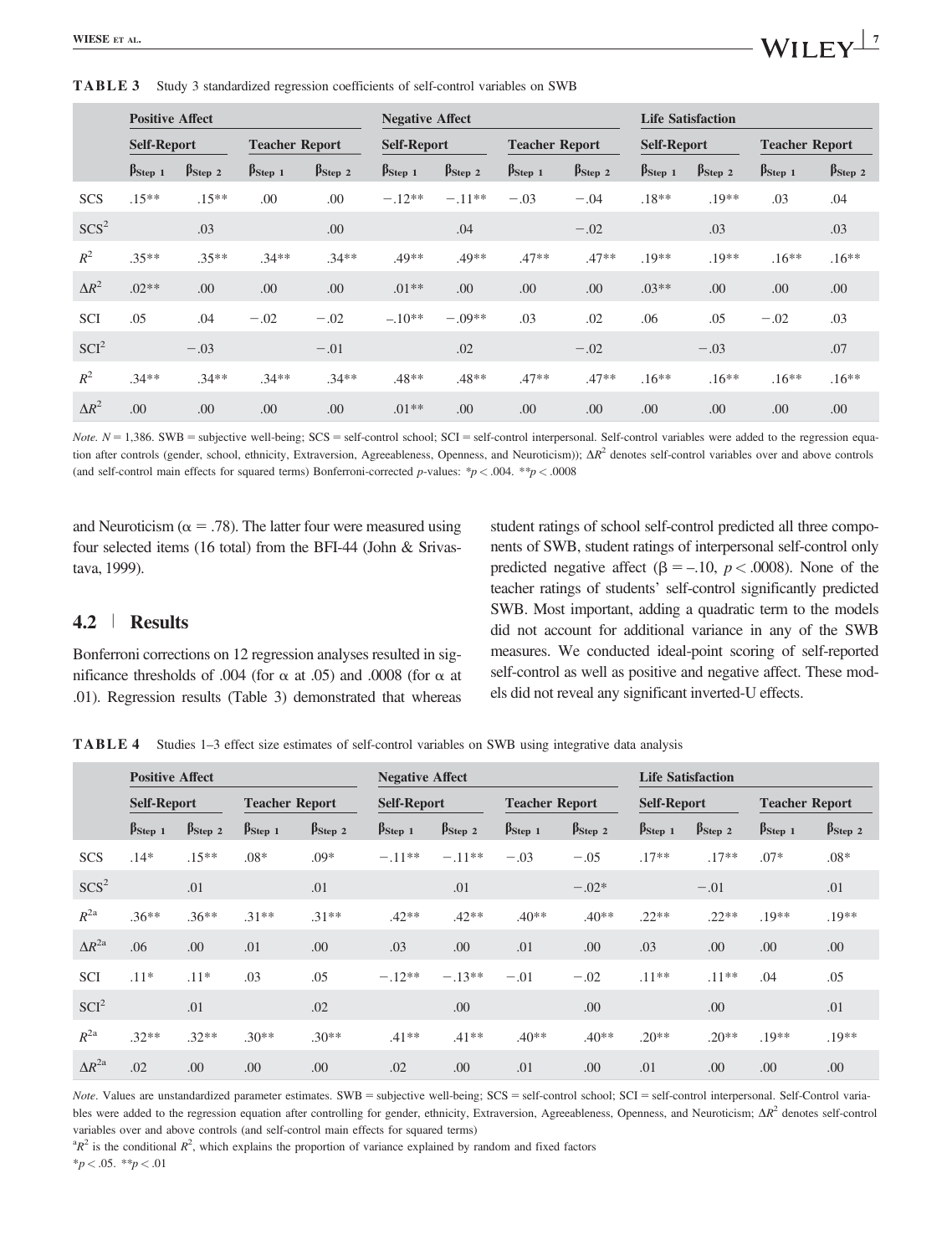

FIGURE 2 IDA curvilinear relations for teacher-reported school self-control on negative affect

# 4.3 <sup>|</sup> Studies 1–3 discussion

Studies 1–3 found indications of a linear relationship between self-control and SWB—but no quadratic effects. In order to make stronger claims, we conducted an integrative data analysis (IDA; Curran & Hussong, 2009). IDA allows for pooling data across different samples, which can increase the power to detect relationships beyond that of an individual study. We harmonized the measures (e.g., transforming all items to be on the same scale), integrated the data sets, and created scale means of each construct using observed item scores (as recommended by Bainter & Curran, 2015; Curran & Hussong, 2009). We then assigned each student a corresponding Study ID and conducted hierarchical linear modeling (HLM) with Study ID as a Level 2 random effect.

The results from the IDA are reported in Table 4 using traditional significance values. There were clear, consistent linear effects between students' self-reported self-control scores and SWB after controlling for demographic and psychographic variables (as reported in Studies 1–3). Additionally, some teacher reports of students' self-control significantly predicted SWB. Most importantly, there was no evidence of a significant inverted-U effect. That is, neither teacher ratings nor student self-ratings indicated that students with very high self-control are less happy than others. The one significant quadratic effect between teacher-reported school self-control and negative affect was not in the expected direction (Figure 2).

# 5 <sup>|</sup> STUDY 4

Studies 1–3 found no evidence of a downturn in SWB at high levels of trait self-control. One possible objection is that self- or informant reports of self-control are biased. Study 4 therefore used a behavioral measure of self-control called the

Academic Diligence Task (ADT). The ADT presents participants with the ongoing choice between working toward academic goals (e.g., practicing math or spelling) and doing fun, rewarding activities (e.g., playing a video game or watching YouTube videos). This measure aptly captures one possible route by which self-control could reduce SWB because high scores require foregoing pleasures for the sake of work. If scoring very high on the ADT indicates a joyless, dutybound approach to life, it might well lead to lower SWB.

# 5.1 <sup>|</sup> Method

# 5.1.1 <sup>|</sup> Participants

Participants were 1,280 ninth-grade students ( $Mage = 14.89$ ,  $SD = .47$ ; 50.4% female) from eight schools in the United States. The sample was composed of African American (45%), Caucasian (26%), Hispanic (16%), Asian (12%), and multiracial (1%) students. A subsample of students completed the ADT ( $n = 300$ ), a behavioral measure of selfcontrol.

### 5.1.2 <sup>|</sup> Measures

#### Self-control

Students completed the same items for school and interpersonal self-control as in Study 1 (Tsukayama et al., 2013), plus an additional item for each domain (i.e., five items total per domain). Both school ( $\alpha = .77$ ) and interpersonal ( $\alpha = .79$ ) self-control demonstrated good reliability.

Teacher ratings of student self-control were gathered in the same manner as in Study 1. On average, the 59 teachers rated approximately 91 students each on both school and interpersonal self-control. We calculated  $r_{wg}$  for both school (.75) and interpersonal (.70) self-control and averaged ratings to create overall scores for each.

### Academic Diligence Task

The ADT is a Web-based computerized task designed to mirror real-world situations where a student must make the difficult decision of completing an easy but tedious skill-building task (i.e., single-digit subtraction for the math domain; spelling for the verbal domain; navigation for the spatial domain) while foregoing entertaining distractions (e.g., viewing music videos, movie trailers, and sports highlights, or playing Tetris). After explaining the importance of the skill-building task, students interact (across three, 3-minute blocks) with a split-screen interface that provides them with the choice to either complete the skill-building activity or engage with the distractors. The dependent variable is the percent of time spent on the skillbuilding activity (time on task) and how many skill-building tasks they answered correctly (productivity).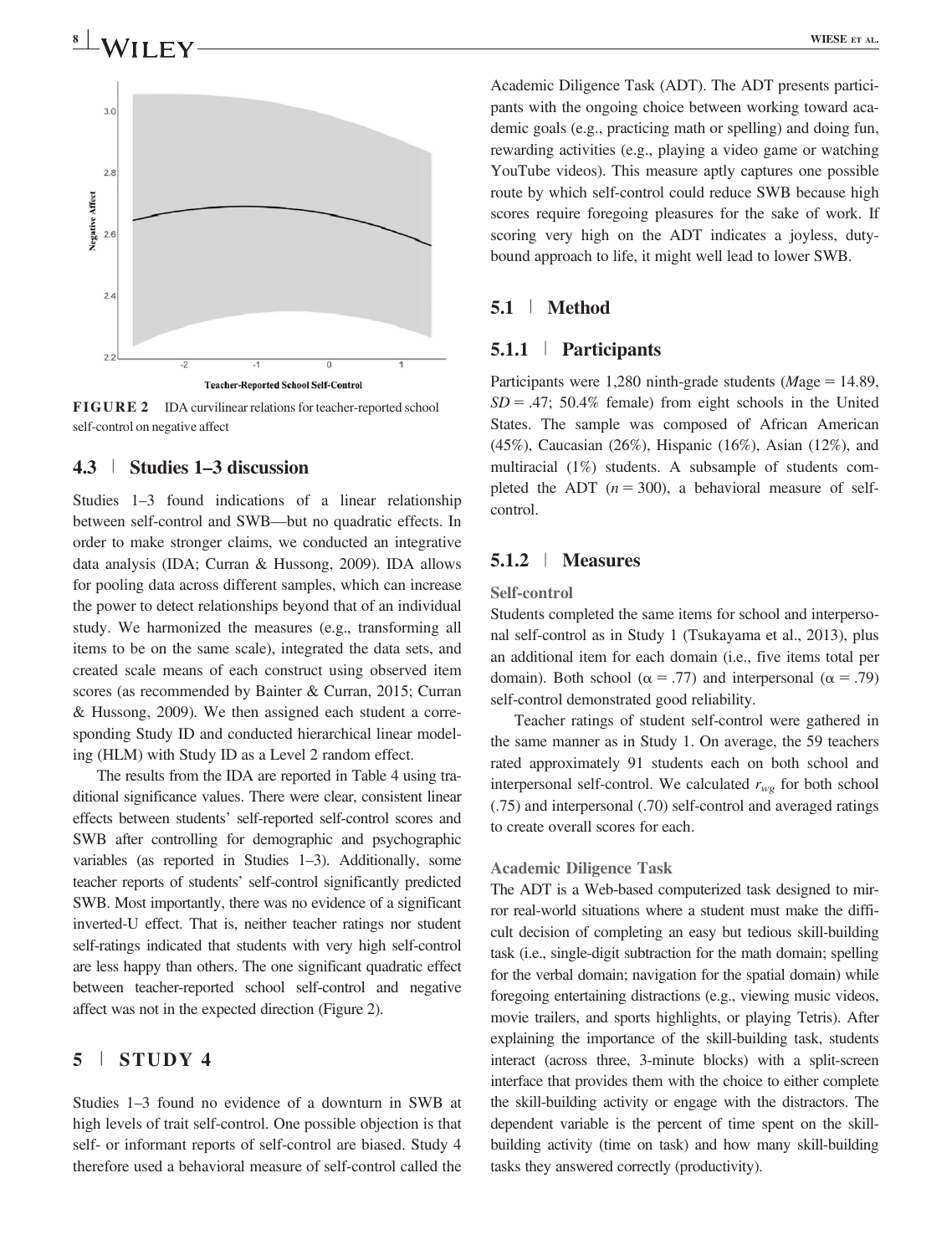TABLE 5 Study 4 standardized regression coefficients of self-control (self-/teacher reports) variables on SWB

|                  | <b>Positive Affect</b> |                |                       |                | <b>Negative Affect</b> |                    |                |                       | <b>Life Satisfaction</b> |                |                       |                |
|------------------|------------------------|----------------|-----------------------|----------------|------------------------|--------------------|----------------|-----------------------|--------------------------|----------------|-----------------------|----------------|
|                  | <b>Self-Report</b>     |                | <b>Teacher Report</b> |                |                        | <b>Self-Report</b> |                | <b>Teacher Report</b> | <b>Self-Report</b>       |                | <b>Teacher Report</b> |                |
|                  | $\beta$ Step 1         | $\beta$ Step 2 | $\beta$ Step 1        | $\beta$ Step 2 | $\beta$ Step 1         | $\beta$ Step 2     | $\beta$ Step 1 | $\beta$ Step 2        | $\beta$ Step 1           | $\beta$ Step 2 | $\beta$ Step 1        | $\beta$ Step 2 |
| <b>SCS</b>       | $.27**$                | $.27**$        | $.12**$               | $.11**$        | $-.21**$               | $-.20**$           | $-.08$         | $-.08$                | $.19**$                  | $.19**$        | $.12**$               | $.12**$        |
| SCS <sup>2</sup> |                        | .01            |                       | $-.03$         |                        | .04                |                | .03                   |                          | .02            |                       | .01            |
| $R^2$            | $.11**$                | $.11**$        | $.05**$               | $.05**$        | $.15**$                | $.15**$            | $.12**$        | $.12**$               | $.09**$                  | $.09**$        | $.07**$               | $.07**$        |
| $\Delta R^2$     | $.07**$                | .00            | $.01**$               | .00            | $.04**$                | .00                | .01            | .00                   | $.03**$                  | .00            | $.01**$               | .00            |
| <b>SCI</b>       | $.30**$                | $.29**$        | $.10*$                | $.09*$         | $-.25**$               | $-.25**$           | $-.06$         | $-.06$                | $.21**$                  | $.22**$        | $.09*$                | $.10*$         |
| SCI <sup>2</sup> |                        | $-.04$         |                       | $-.04$         |                        | $-.01$             |                | .01                   |                          | .02            |                       | .03            |
| $R^2$            | $.12**$                | $.12**$        | $.05**$               | $.05**$        | $.17**$                | $.17**$            | $.11**$        | $.11**$               | $.10**$                  | $.10**$        | $.06**$               | $.06***$       |
| $\Delta R^2$     | $.08**$                | .00            | $.01*$                | .00            | $.05**$                | .00                | .00            | .00                   | $.04**$                  | .00            | .01                   | .00            |

 $Note. N = 1.280. SWB = subjective well-being; SCS = self-control school; SCI = self-control interpolation. Self-control variables were added to the regression equa$ tion after controls (gender, school, and ethnicity);  $\Delta R^2$  denotes self-control variables over and above controls (and self-control main effects for squared terms) Bonferroni-corrected *p*-values:  $p < .003$ .  $\frac{p}{p} < .0006$ 

#### Subjective well-being

Subjective well-being was measured with three indices: positive affect, negative affect, and life satisfaction. Positive and negative affect were measured  $(1 = Never, 5 = Always)$ using four and six items (Diener et al., 2009), respectively. Participants indicated how often in the past month they felt good, happy, joyful, and satisfied ( $\alpha = .82$ ). Negative affect was measured using six items (Diener et al., 2009). Participants were asked how often they felt bad, sad, afraid, angry, worried, and stressed ( $\alpha = .79$ ). Life satisfaction was measured with a single item ("How satisfied or unsatisfied were you with your life?") on a 6-point Likert scale  $(1 = \frac{Strongly}{})$ unsatisfied,  $6 =$  Strongly satisfied).

#### Statistical controls

We used gender, school, and ethnicity as controls.

# 5.2 <sup>|</sup> Results

The Bonferroni corrections for the 18 regression analyses resulted in significance targets of .003 (for  $\alpha$  at .05) and .0006 (for  $\alpha$  at .01). Parallel to the IDA conducted on Studies 1–3, both self-report self-control measures significantly predicted positive affect, negative affect, and life satisfaction (Table 5). Teacher reports of student self-control predicted positive affect and life satisfaction, but not negative affect. Neither metric of self-control from the Academic Diligence Task (productivity, time on tasks) predicted SWB (Table 6).

Most central to our article, the addition of the squared term to test the curvilinear effects between self-control and SWB revealed no significant effects. Rerunning the models after using the ideal point modeling scoring approach on self-reported self-control ratings as well as positive and negative affect revealed no significant curvilinear effects.

# 5.3 <sup>|</sup> Discussion

As in Studies 1–3, Study 4 provided strong support that perceptions of self-control were linearly related to SWB with no downturn. When we assessed self-control using other methods, such as teacher ratings and the behavioral task, there was less

TABLE 6 Study 4 standardized regression coefficients of selfcontrol (ADT) variables on SWB

|                           |        |        |                                                                                           |             | <b>Positive Affect</b> Negative Affect Life Satisfaction |        |  |
|---------------------------|--------|--------|-------------------------------------------------------------------------------------------|-------------|----------------------------------------------------------|--------|--|
|                           |        |        | $\beta$ Step 1 $\beta$ Step 2 $\beta$ Step 1 $\beta$ Step 2 $\beta$ Step 1 $\beta$ Step 2 |             |                                                          |        |  |
| Productivity              | .00.   | .04    | $-.02$                                                                                    | $-.04$ .13  |                                                          | .17    |  |
| Productivity <sup>2</sup> |        | $-.08$ |                                                                                           | .05         |                                                          | $-.08$ |  |
| $R^2$                     | .07    | .07    | $.14***$ $.14***$ .09                                                                     |             |                                                          | .10    |  |
| $\Lambda R^2$             | .00    | .00    | .00                                                                                       | .00         | .01                                                      | .01    |  |
| Task time                 | $-.02$ | $-.01$ | $-.01$                                                                                    | $-.01$      | .12                                                      | .12    |  |
| Task time $^{2}$          |        | $-.16$ |                                                                                           | .03         |                                                          | $-.07$ |  |
| $R^2$                     | .07    | .09    | $.14**$                                                                                   | $.14**$ .09 |                                                          | .09    |  |
| $\Lambda R^2$             | .00.   | .02    | .00                                                                                       | .00.        | .01                                                      | .00    |  |

*Note.*  $N = 300$ . ADT = Academic Diligence Task; SWB = subjective wellbeing. Self-control variables (i.e., productivity and task time) were added to the regression equation after controlling for gender, school, and ethnicity;  $R^2$ denotes self-control variables over and above controls (and self-control main effects for squared terms) Bonferroni-corrected *p*-values:  $p < .003$ .  $**p < .0006$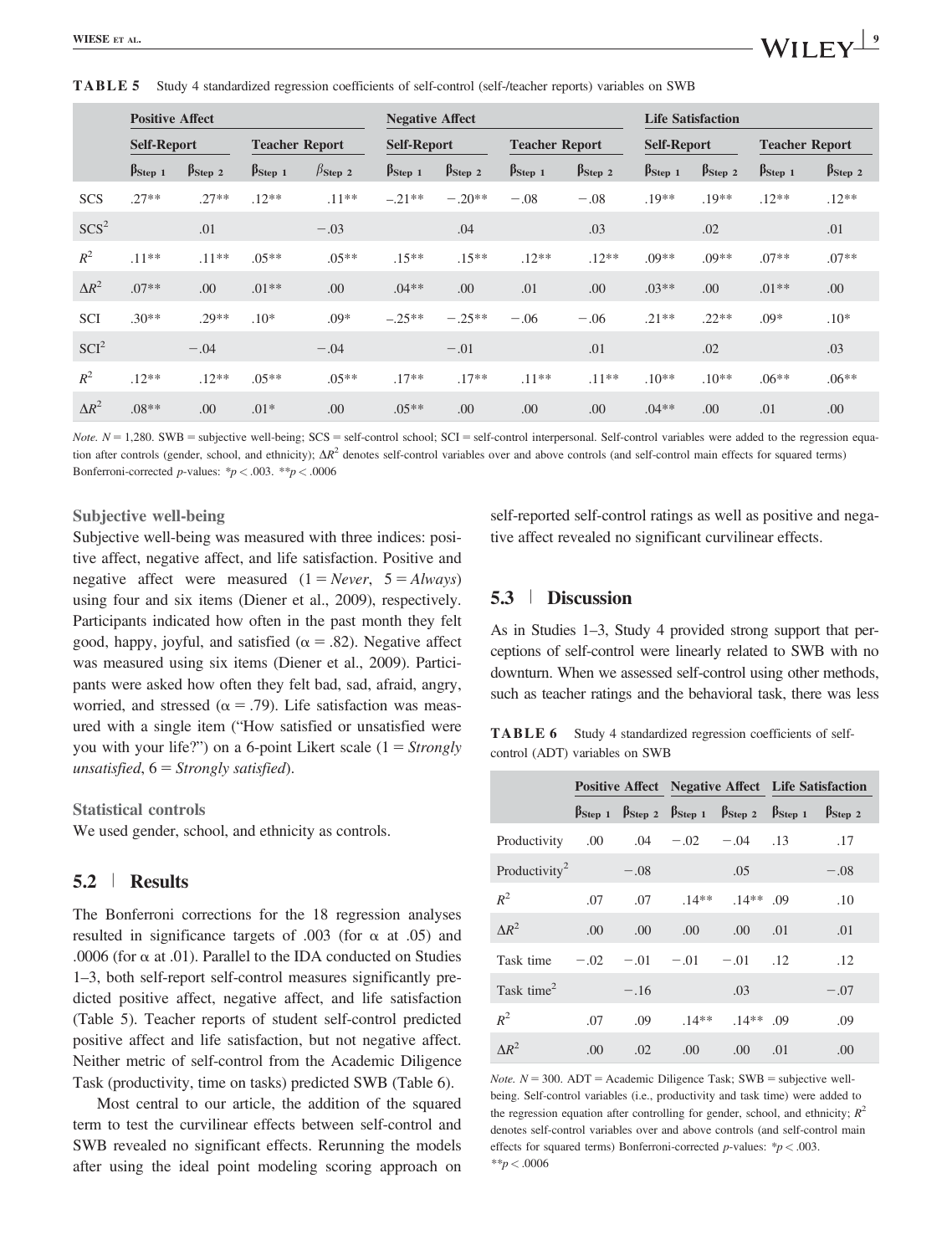# $\frac{10}{\text{WIESE} \text{ F}}$  WIESE ET AL.

evidence of a relationship between self-control and SWB. More importantly, we did not find the inverted-U effect, which could conceal the lack of a positive relationship.

The behavioral measure of self-control likewise failed to show any sign of a curvilinear relationship to SWB. However, it also failed to find the linear relationship that has been robust across self-report measures. The lack of a positive relationship suggests two possibilities. First, the task may be too specific, and doing well on the specific task may not generalize to broader life domains to affect SWB. Second, the task may demonstrate that behavioral measures of self-control are not related to SWB. This would imply that there is some degree of global positivity bias—individuals who view themselves as having greater self-control also view themselves as happy. Study 5 was designed to tease these apart.

# $6$  | STUDY 5

The failure of the behavioral measure in Study 4 to yield results comparable to those of the self-report measures raises the possibility of a global positivity bias in aggregate selfreports. Study 5 aimed to minimize that problem by using the Day Reconstruction Method (DRM; Kahneman et al., 2004), which has people list activities during different segments of their day. We had them rate their SWB during each event.

### 6.1 <sup>|</sup> Method

#### 6.1.1 <sup>|</sup> Participants

We tested 320 college undergraduates ( $M_{\text{age}} = 19.33$ , SD = 1.38; 48% female). The sample was composed of African American (4%), Caucasian (72%), Hispanic (3%), Asian (17%), Native American (1%), and multiracial (3%) individuals.

# 6.1.2 <sup>|</sup> Measures

#### Self-control

We used four measures to assess self-control. Participants completed the 36-item Self-Control Scale (Tangney et al., 2004), the 30-item Barratt Impulsiveness Scale Version 11 (BIS-11; Patton, Stanford, & Barratt, 1995), the 12-item Delay of Gratification Scale (Ray & Najman, 1986), and the 10-item Academic Delay of Gratification Scale (Bembenutty & Karabenick, 1998). Each measure demonstrated acceptable internal consistency ( $\alpha$  = .97, .83, .74, .69, respectively).

#### Subjective well-being

We measured the affective components of SWB in two ways. First, participants completed the Positive and Negative Affect Schedule (PANAS; Watson, Clark, & Tellegen, 1988) before engaging in the DRM. The PANAS presented 10

mood states of each valence (positive affect,  $\alpha = .88$ ; negative affect,  $\alpha = .89$ ). Second, we calculated positive and negative affect using the DRM (Kahneman et al., 2004). Using this method, participants split the previous day into three parts: morning, afternoon, and evening. Within these three parts, they listed as many events as they could think of, as well as the time the event began and ended. For each event, they rated on a scale ranging from 0 to 10 how much they felt each of the 14 positive affect states (e.g., excited, serene, active, proud) and 16 negative affect states (e.g., upset, guilty, bored). These affective responses were subsequently weighted by how long the event lasted to create a single score for positive and negative affect.

Controls

We controlled for age, gender, and ethnicity.

#### 6.2 <sup>|</sup> Results

Bonferroni corrections stipulated significance thresholds of .003 (for  $\alpha = .05$ ) and .0006 (for  $\alpha = .01$ ) for the 16 regression analyses. For PANAS measures, self-control indices significantly predicted both positive and negative affect (Table 7), with the exception that delay of gratification did not significantly predict self-reported positive affect ( $\beta = .15$ ,  $p > .003$ ). Furthermore, all self-control measures significantly predicted negative affect using the DRM, but they did not predict positive affect.

Crucially, no significant curvilinear effects were found in these analyses and after estimating self-reported positive and negative affect (via PANAS) and all four measures of selfcontrol using ideal-point modeling scoring.

#### 6.3 <sup>|</sup> Discussion

The DRM was employed to overcome potential biases in global assessments of self-control and SWB. Nonetheless, and consistent with Studies 1–4, Study 5 found no evidence for a curvilinear relationship between self-control and SWB.

The linear positive relationship between self-control and SWB was once again found in Study 5, especially with selfreport measures. The four self-control scales predicted both traditional self-reported and DRM negative affect, but not DRM positive affect. Although DRM positive affect was significantly correlated with self-reported positive affect  $(r = .34, p < .01)$ , it was not significantly correlated with any of the self-control measures. These findings suggest that selfcontrol may not produce positive affect in the moment, whereas engaging in self-control may reduce negative feelings.

Still, the main finding is that there was no sign that high levels of self-control bring a downturn in SWB. Study 5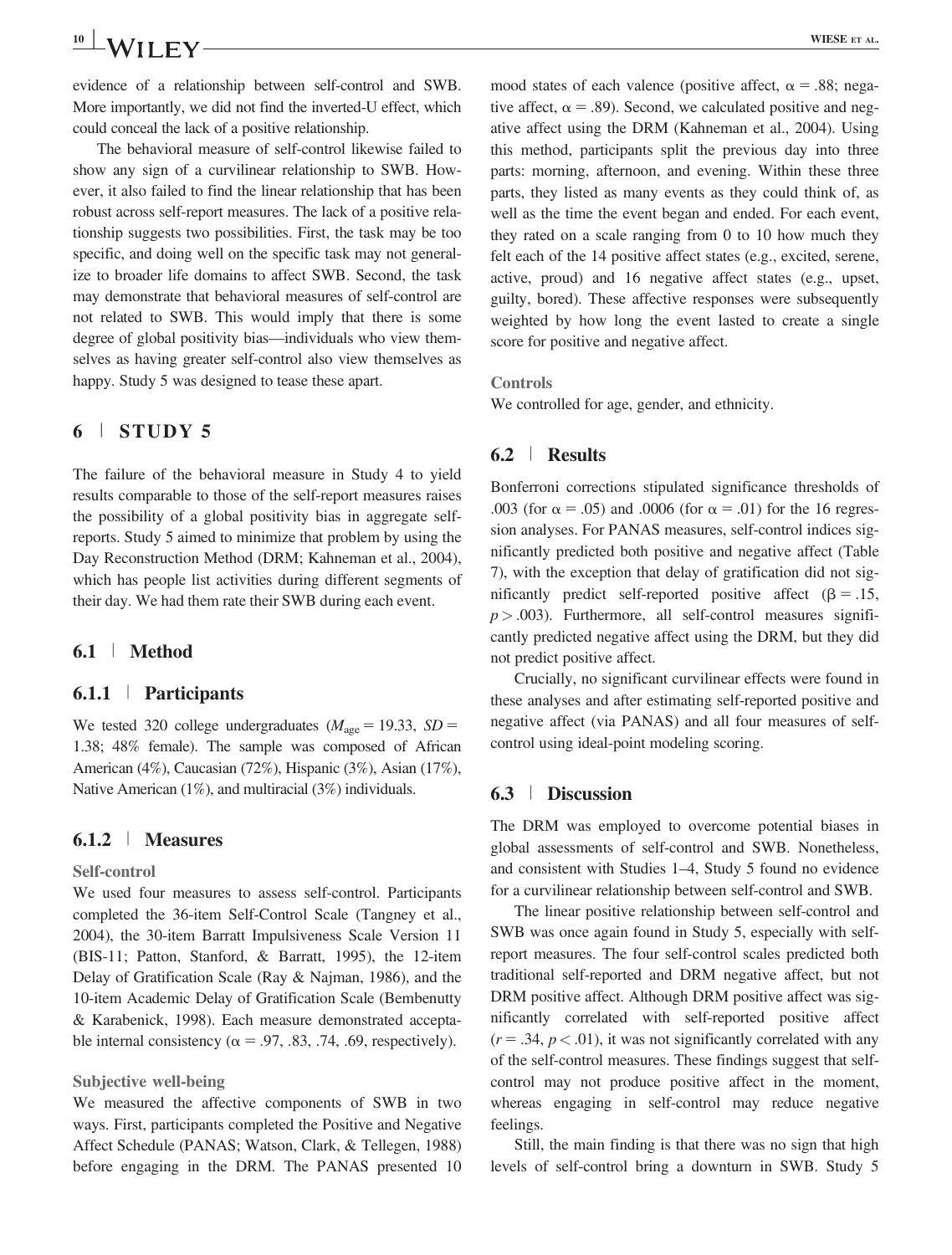TABLE 7 Study 5 standardized regression coefficients of self-control variables on SWB

|                   | <b>Positive Affect</b> |                |                |                | <b>Negative Affect</b> |                |                |                |  |  |
|-------------------|------------------------|----------------|----------------|----------------|------------------------|----------------|----------------|----------------|--|--|
|                   | <b>Self-Report</b>     |                | <b>DRM</b>     |                | <b>Self-Report</b>     |                | <b>DRM</b>     |                |  |  |
|                   | $\beta$ Step 1         | $\beta$ Step 2 | $\beta$ Step 1 | $\beta$ Step 2 | $\beta$ Step 1         | $\beta$ Step 2 | $\beta$ Step 1 | $\beta$ Step 2 |  |  |
| SC                | $.34**$                | $.33**$        | .11            | .11            | $-.48**$               | $-.47**$       | $-.37**$       | $-.37**$       |  |  |
| $\mbox{SC}^2$     |                        | .06            |                | .04            |                        | $-.06$         |                | .03            |  |  |
| $\mathbb{R}^2$    | $.16***$               | $.17**$        | $.08*$         | $.08*$         | $.32**$                | $.33**$        | $.23**$        | $.23**$        |  |  |
| $\Delta R^2$      | $.11**$                | .01            | .01            | .00            | $.22**$                | .01            | $.13**$        | .00            |  |  |
| <b>IMP</b>        | $-.25**$               | $-.24**$       | $-.09$         | $-.09$         | $.32**$                | $.32**$        | $.28**$        | $.28**$        |  |  |
| IMP <sup>2</sup>  |                        | .02            |                | $-.03$         |                        | $-.02$         |                | $-.03$         |  |  |
| $R^2$             | $.11**$                | $.11**$        | $.08*$         | $.08*$         | $.20**$                | $.20**$        | $.18**$        | $.18**$        |  |  |
| $\Delta R^2$      | $.06***$               | .00            | .01            | .00            | $.10**$                | .00            | $.08**$        | .00            |  |  |
| $DOG$             | .15                    | .15            | .11            | .11            | $-.26**$               | $-.28**$       | $-.24**$       | $-.25**$       |  |  |
| DOG <sup>2</sup>  |                        | .04            |                | .01            |                        | $-.10$         |                | $-.05$         |  |  |
| $R^2$             | .07                    | .07            | $.08*$         | $.08*$         | $.17**$                | $.18**$        | $.16***$       | $.16**$        |  |  |
| $\Delta R^2$      | .02                    | .00            | .01            | .00            | $.07**$                | .01            | $.06**$        | .00            |  |  |
| <b>ADOG</b>       | $.31**$                | $.31**$        | .09            | .09            | $-.26**$               | $-.26**$       | $-.24**$       | $-.24**$       |  |  |
| ADOG <sup>2</sup> |                        | .11            |                | .06            |                        | $-.06$         |                | .03            |  |  |
| $\mathbb{R}^2$    | $.14**$                | $.15***$       | $.08*$         | $.08*$         | $.17**$                | $.17**$        | $.15**$        | $.15***$       |  |  |
| $\Delta R^2$      | $.09**$                | .01            | .01            | .00            | $.07**$                | .00            | $.05**$        | .00            |  |  |

*Note.*  $N = 320$ . SWB = subjective well-being; DRM = Day Reconstruction Method; SC = self-control; IMP = impulsivity; DOG = delay of gratification; ADOG = academic delay of gratification. Self-control variables were added to the regression equation after controlling for gender, age, and ethnicity;  $\Delta R^2$  denotes self-control variables over and above controls (and self-control main effects for squared terms) Bonferroni-corrected p-values: \*p < .003. \*\*p < .0006

ruled out the alternative interpretation that the linear relationship between self-reported SWB and self-control reflects a positivity bias in one-shot aggregate self-report measures, because it still emerged with the DRM.

# 7 <sup>|</sup> STUDY 6

Studies 1–5 tested our hypothesis across a developmental span of fifthgrade students through young adults. Study 6 further extended the investigation to a community sample of adults. We analyzed data from the Everyday Temptations Study (Hofmann et al., 2012), which applied an experience sampling method (ESM) to capture self-control episodes in daily life. The use of ESM rules out the possible influence of lay theories that may be present in global judgments (in Studies 1–3). In particular, traditional self-report survey data are dependent on reconstructive judgments, which may be influenced by existing lay theories of the universal "goodness" of self-control. This may result in an artificial linear

effect between self-control and happiness and mask the true underlying inverted-U effects. Because momentary assessments are focused on specific events, they would be less prone to these biases (Hektner, Schmidt, & Csikszentmihalyi, 2007).

Hence, this approach offered our best hope for finding evidence for an inverted-U relationship between self-control and SWB.

# 7.1 <sup>|</sup> Method

#### 7.1.1 <sup>|</sup> Participants

As described in Hofmann et al. (2012), the sample consisted of 205 adults (66% female) from Würzburg, Germany. Participants ranged from 18 to 55 years old  $(M = 25.24,$  $SD = 6.32$ ). Participants were given  $\epsilon$ 20, with an additional incentive of movie passes ( $E15$ ) if they completed 80% of the signals as well as entrance into a raffle for one of two portable music players (iPod Touch).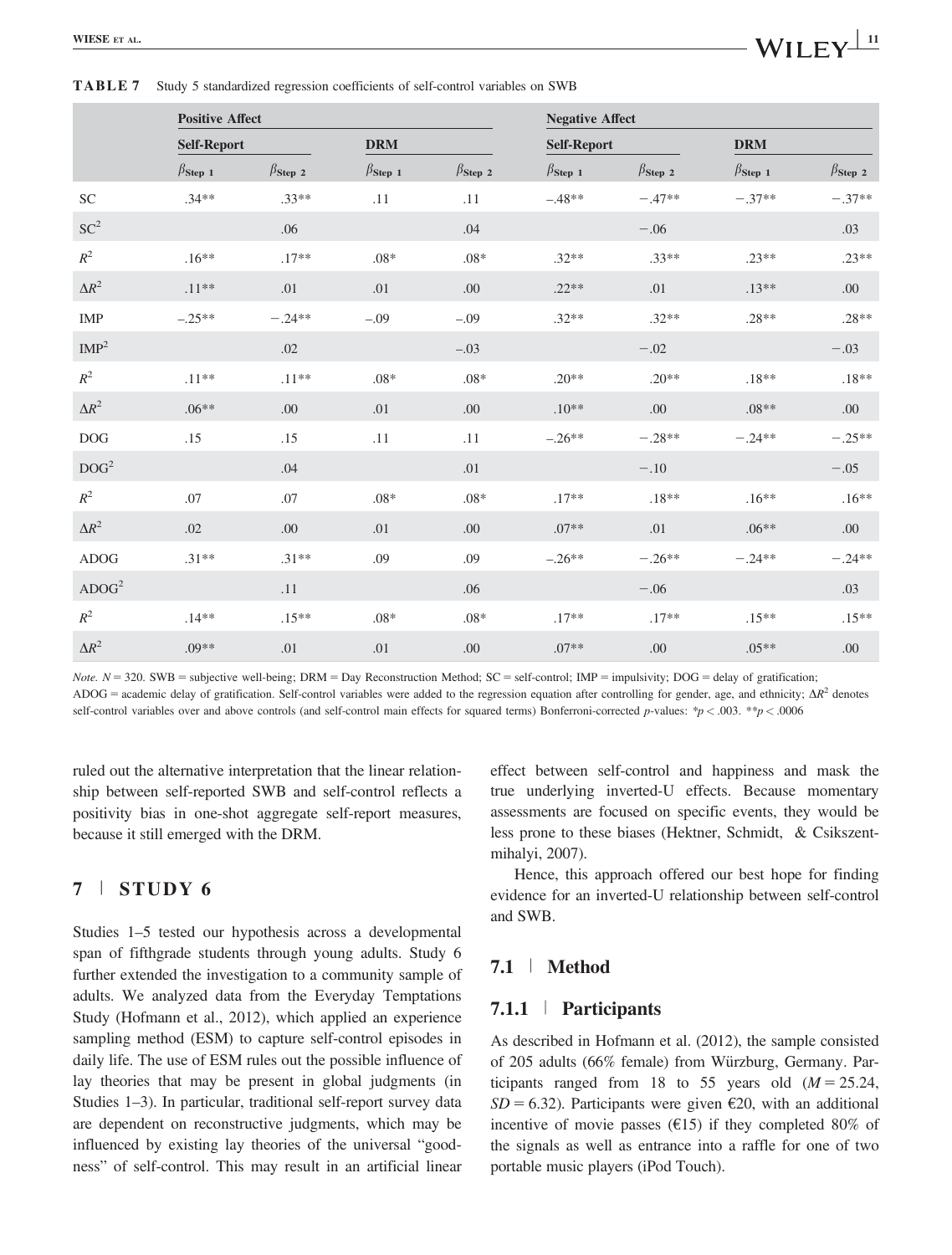# $\frac{12}{\text{WIESE E T AL}}$

# 7.1.2 <sup>|</sup> Procedure

Participants were provided with Blackberry personal data assistants (PDAs) for 7 consecutive days (for a detailed overview of the procedure, see Hofmann et al., 2012). Each day, they received seven signals to the PDA and completed an experience-sampling protocol designed to assess whether they were experiencing any desires and whether they used self-control to resist their desires.

# 7.1.3 <sup>|</sup> Measures

#### Self-control

Self-control was measured both at the person and event level. Before completing the ESM part of the study, participants completed the 13-item version of the Trait Self-Control Scale (Tangney et al., 2004;  $\alpha = .87$ ). Additionally, event-level self-control was measured by having participants rate how successful they were at resisting a given desire using a 6 point Likert scale. Importantly, in order to receive this question, participants needed to have indicated that they experienced a temptation within the previous half hour and that they had tried to resist it. Further findings regarding TSC's effects on a broader set of constructs are reported in Hofmann et al. (2012).

#### Subjective well-being

SWB was also measured at both the person and event level. Prior to the experience sampling portion of the study, participants completed the five-item Satisfaction With Life Scale (Diener et al., 1985;  $\alpha = .80$ ). The event-level indication of SWB was a single item concerning their momentary affective well-being rated on a 7-point Likert scale  $(1 = \text{very bad},$  $7 = \text{very good}$ ).

#### Controls

We controlled for several demographic variables (age, gender, nationality) and used a German adaptation of the brief Ten-Item Personality Measure (Gosling, Rentfrow, & Swann, 2003) to measure Extraversion ( $\alpha = .63$ ), Neuroticism  $(\alpha = .75)$ , Agreeableness ( $\alpha = .14$ ), and Openness ( $\alpha = .54$ ).

# 7.2 <sup>|</sup> Results

We used three approaches to examine the data. With the person-level data, we investigated the potential curvilinear relationship between trait self-control and life satisfaction. Results from the hierarchical linear regression analysis demonstrated a significant linear effect ( $\beta = .38$ ,  $p < .01$ ), but not a significant curvilinear effect ( $\beta = .06$ ,  $p > .05$ ). The idealpoint scoring replicated the results with respect to a linear effect but indicated no inverted-U effect.

Given that the event-level data were nested within individuals, hierarchical linear modeling (HLM) assessed the relation between both momentary self-control (i.e., self-control success; ) and self-control success aggregated to the person level (i.e., ), where j represents the person and i represents the event. To disentangle momentary effects from aggregated effects, we conducted group-mean centering of momentary self-control (i.e., an individual's momentary self-control score minus the average of the same individual's momentary self-control scores; Enders & Tofighi, 2007). The quadratic scores were calculated from the group-mean-centered self-control success variable (i.e.,  $[SCS_{ij} - (\overline{SCS})_j]^2$ ) and the aggregated selfcontrol variable (i.e.,  $\overline{SCS_j}^2$ ).

Level 1 : 
$$
SWB_{ij} = \beta_{0j} + \beta_{1j}(SCS_{ij} - \overline{SCS}_j) + \beta_{2j}([SCS_{ij} - \overline{SCS}_j]^2) + r_{ij}
$$
  
(1)

Level 2: 
$$
\beta_{0j} = \gamma_{00j} + \gamma_{01} (\overline{SCS}_j) + \gamma_{02} (\overline{SCS}_j{}^2) + \mu_{0j}
$$
 (2)

$$
\beta_{1j} = \gamma_{10j} + \mu_{1j} \tag{3}
$$

$$
\beta_{2j} = \gamma_{20j} + \mu_{2j} \tag{4}
$$

Additional controls in Equation 2 including gender, age, and personality (Extraversion, Agreeableness, Neuroticism, Openness) were also included but not displayed in the equations for simplicity.

We used the lme4 (Bates, Maechler, Bolker, & Walker, 2015) in R to run these models. Due to the multilevel nature of the data, we estimated a conditional  $R$ , which explains the proportion of variance explained by both random and fixed factors. Results from these analyses are presented in Table 8. Aggregated self-control success significantly predicted average momentary SWB (at Level 2 of the model); however, the quadratic term was not significant. Additionally, we found a significant linear relationship between momentary self-control success and momentary SWB (at Level 1), as well as a significant quadratic effect; however, it was not in the shape of an inverted-U relationship (Figure 3).

We also used multiple regression analysis to test whether aggregated self-control success at the person level predicted participants' scores on the Satisfaction With Life Scale as an alternative measure of SWB. Again, the linear term was significant ( $\beta = .21$ ,  $p < .01$ ), whereas the quadratic term was not ( $\beta = -.07, p > .05$ ). Last, a bootstrapping mediation analysis (Preacher & Hayes, 2004) established that aggregated self-control success partially mediated the above relationship between dispositional self-control (TSC) and SWB as measured with the Satisfaction With Life Scale, as indicated by a reliable indirect effect ( $\beta = .03$ ; 95% confidence interval > 0).

### 7.3 <sup>|</sup> Discussion

Study 6 used ESM to overcome potential biases associated with self-report data. Further, this study extends the previous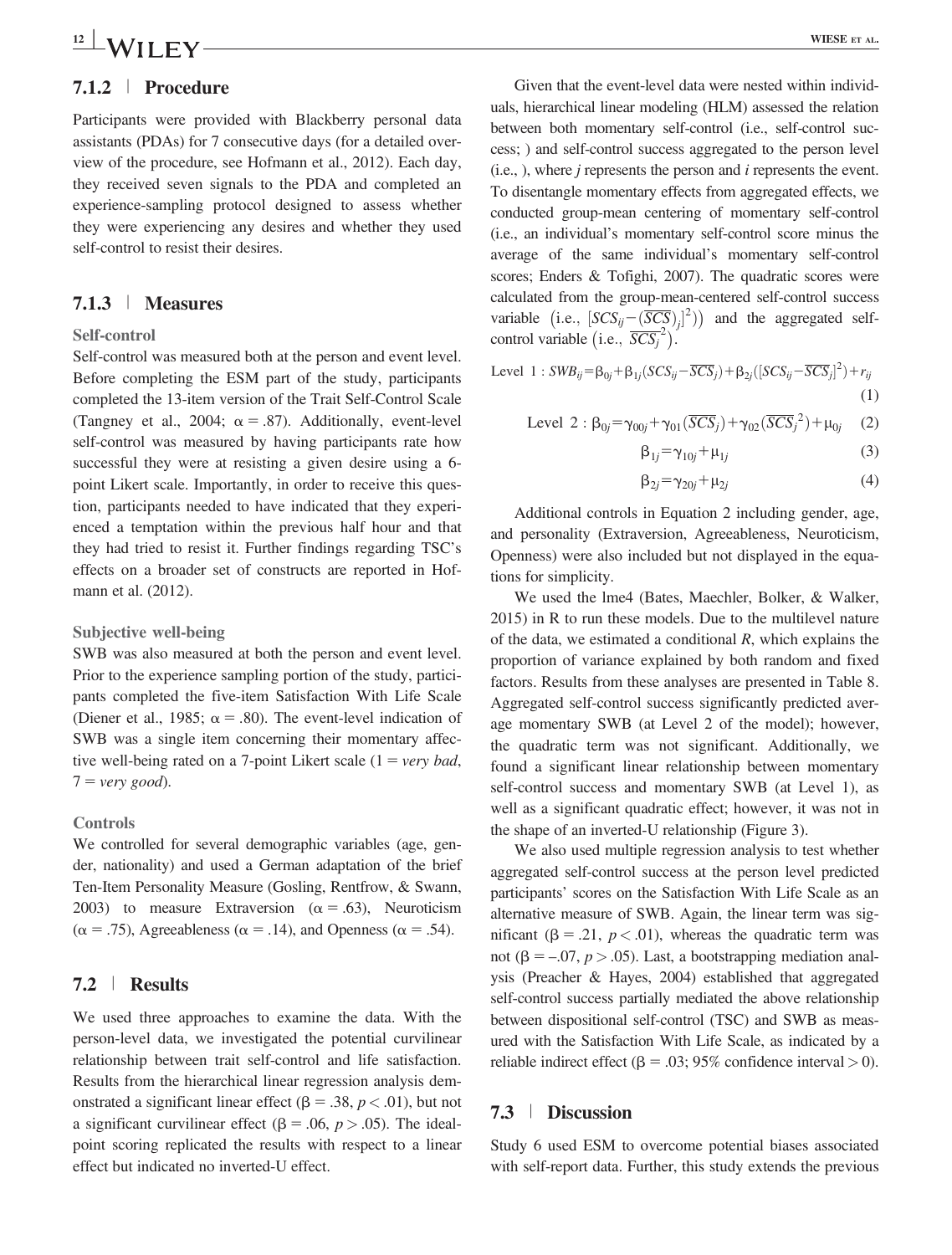|                        |                                                  | <b>Momentary Affective</b><br><b>Well-Being</b> |         |  |  |  |
|------------------------|--------------------------------------------------|-------------------------------------------------|---------|--|--|--|
| <b>Fixed effects</b>   |                                                  | Step 1                                          | Step 2  |  |  |  |
| Level 2                | $\overline{SCS}_j(\gamma_{01})$                  | .08                                             | $.13**$ |  |  |  |
|                        | $\overline{SCS_j}^2(\gamma_{02})$                |                                                 | .04     |  |  |  |
| Level 1                | $(SCS_{ij} - \overline{SCS}_i)(\gamma_{10})$     | $.07**$                                         | $.11**$ |  |  |  |
|                        | $[SCS_{ij}-\overline{SCS}_{i}]^{2}(\gamma_{20})$ |                                                 | $.03**$ |  |  |  |
| Variance<br>components |                                                  |                                                 |         |  |  |  |
| Intercept<br>variance  |                                                  | .34                                             | .34     |  |  |  |
| SCS slope<br>variance  |                                                  | .02                                             | .02     |  |  |  |
| $R^{2a}$               |                                                  | $.24**$                                         | $24**$  |  |  |  |
| $\Delta R^{\rm 2a}$    |                                                  | .05                                             | .00     |  |  |  |

TABLE 8 Study 6 multilevel models for testing the effects of selfcontrol successes on momentary affective well-being

*Note.*  $N = 205$  subjects (Level 2);  $N = 3,192$  events (Level 1). SCS = selfcontrol successes. Self-control successes variables  $(\overline{SCS}_i; (SCS_{ii} - \overline{SCS}_i))$  were added to the model after controlling for gender, age, nationality, and personality;  $\Delta R^2$  denotes self-control variables over and above controls (and selfcontrol main effects for squared terms)

 ${}^{a}R^{2}$  is the conditional  $R^{2}$ , which explains the proportion of variance explained by random and fixed factors

 $*_{p} < .05.$  \*\*p  $< .01$ 

studies by using a sample of adults. We found consistent evidence of a linear effect of self-control on SWB with personlevel (i.e., trait self-control and aggregated self-control successes) and event-level (i.e., self-control success) data. But once again, there was no evidence of an inverted-U relation.



FIGURE 3 Study 6 curvilinear relations for self-control successes and momentary affective well-being

# 8 <sup>|</sup> SUPPLEMENTARY REANALYSIS

Conducting Bonferroni corrections may be too conservative and increases the likelihood of Type II errors (Perneger, 1998). To address this possibility, we reran all of our analyses without any corrections to the traditional significance criteria of  $\alpha = .05$ . However, even when using this criterion, only two significant quadratic terms resembled the expected pattern. Using the uncorrected .05, Study 1 yielded a significant quadratic effect between self-reported self-control successes (SCS) and life satisfaction ( $\beta = -.06$ ,  $p < .05$ ). Happiness increased with school self-control up to a point and then leveled off. It was never detrimental, and so this analysis failed to show too much of a good thing—merely enough of a good thing, consistent with the notion of diminishing returns from continuing to exercise ever higher levels of self-discipline in schoolwork. The other significant quadratic effect was found in Study 4 with the relationship between time on the ADT and positive affect ( $\beta = -.11$ ,  $p < .05$ ). This effect is the most representative of the inverted-U shape (Figure 4), as participants who spent more time on a task began to report less positive affect after a certain point. We are reluctant to place much evidence on this isolated finding, not least because the ADT generally yielded little, and this finding could also suggest that refusing all the pleasures on offer during the ADT might have primed the view of the self as not having fun. Moreover, in terms of effect size, the quadratic terms in both of these cases accounted for 1% or less of the incremental variance in SWB. In general, there does not seem to be strong evidence of inverted-U effects for SWB even when not controlling for multiple comparisons.



FIGURE 4 Study 4 curvilinear relations for time on task and positive affect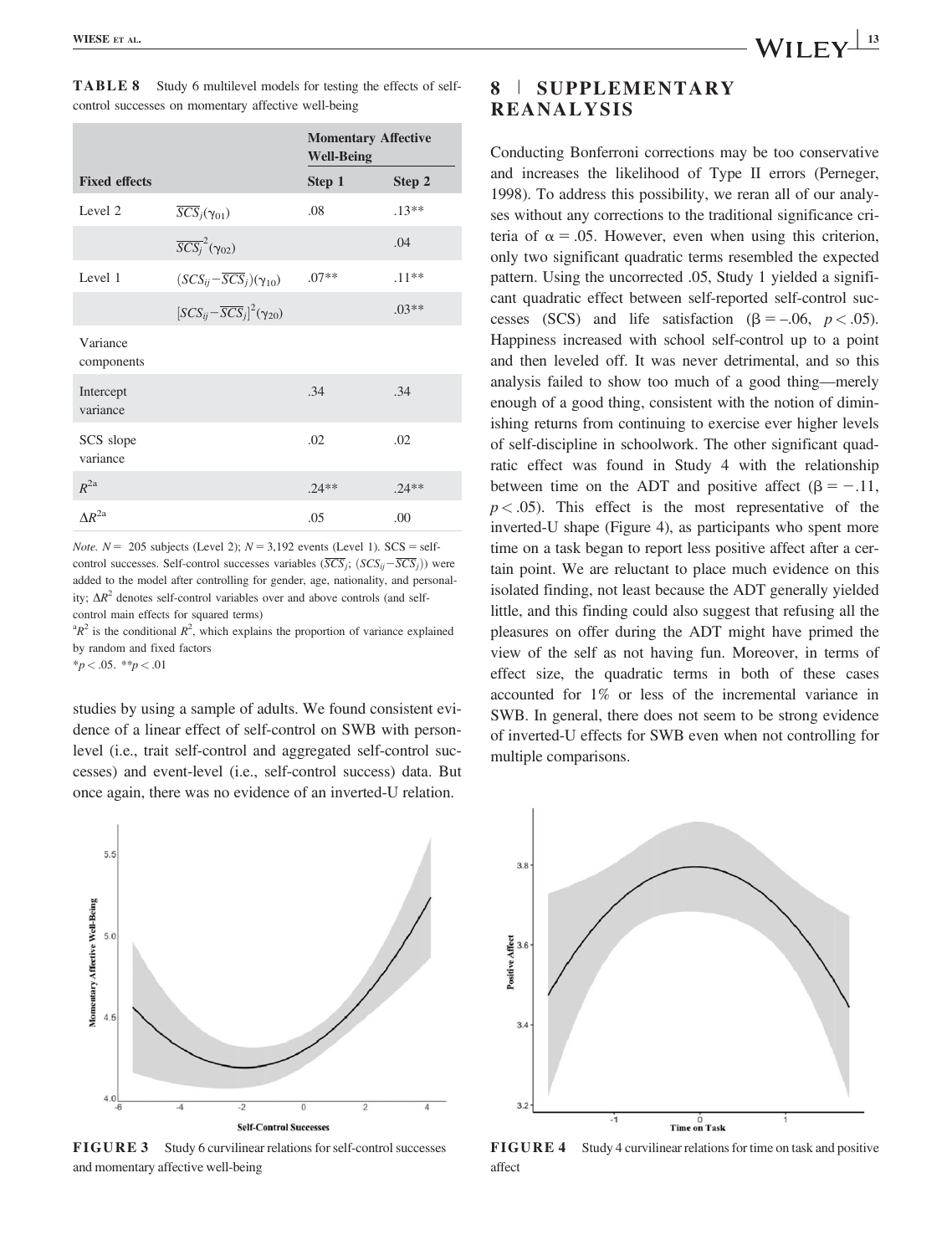# $\frac{14}{14}$  WII FV  $\frac{WIESE_{ETAL}}{WIESE_{ETAL}}$

# 9 <sup>|</sup> GENERAL DISCUSSION

This investigation answered the call of Grant and Schwartz (2011) to investigate "the inverted U" in positive psychology contexts. Although those authors suggested that such studies may identify cases when you can have too much of a good thing, our results suggest that too much self-control is not one of these, at least with regard to SWB. Across six studies employing multiple samples, methods, and measures, we found no support for the inverted-U effect of selfcontrol on SWB. These results echo prior investigations that have studied other aspects of well-being (e.g., depression, stress, social relationships; Finkenauer et al., 2005; Tangney et al., 2004) and lend support to the functional perspective of self-control. Apparently, the more selfcontrol people have, the happier they are, at least within the bounds tested in these studies.

From an evolutionary perspective, natural selection favored self-control insofar as it improved survival and reproduction—and the same for subjective feelings of pleasure. Self-control helps individuals succeed and thrive, and these successes bring happiness. Hence, they should be (and are, in our data) positively correlated. Too much self-control would only reduce SWB if it led to fewer positive outcomes. The human mind differs from most other animals in its ability to project into the future, and so people can modify current behavior to bring later benefits. Although self-control often involves foregoing immediate pleasure, these sacrifices may be rewarded in the long run. Our findings suggest that such benefits outweigh the loss of in-the-moment pleasures for an overall higher SWB.

The goal of the present investigation was to test the potential curvilinear effects of self-control conceptualized as a virtue. Often, high levels of self-control are intuitively associated with concepts such as dysfunctional perfectionism (i.e., rigid adherence to unreachable standards) or obsessivecompulsive tendencies. However, we believe these represent the inappropriate application of self-regulation (e.g., regulation when not faced with temptation) and may actually be indicative of less self-control.

Crucially, the present study was one of the first to investigate the inverted-U relationship between self-control and SWB using diverse measures and methods. Despite many variations in measures and procedures, we found very consistent patterns across the six studies: SWB does not appear to decline as self-control increases, even at the highest levels. There are several implications of these findings.

First, given that greater self-control is associated with higher SWB (rather than lower), our results provide preliminary support for promoting self-control among school-age children. This is because the potential downturn in happiness could present a dilemma for those designing self-control

interventions, as they would have to balance the trade-off between improved academic success (Tangney et al., 2004) and decreases in a student's well-being. However, our results suggest that self-control interventions could improve not only academic success but also SWB.

Second, as the monotonic trend between self-control and SWB holds in a general adult population (Study 6), it may also be worthwhile for organizational policy makers to look into the development of worker self-control. As self-control tendencies are generally linked to better performance (e.g., Steel, Brothen, & Wambach, 2001), selfcontrol interventions may have the added effect of improving worker SWB.

Third, as self-control is frequently regarded as the "master virtue" that underlies other virtues (Baumeister & Exline, 1999), these findings may generalize to other types of positive character traits and virtues in that their growth and development may be associated with greater SWB, with little decrements at high levels. The possibility that increases in specific virtues likewise lead to higher overall happiness is a promising avenue for further work.

# 10 | POSSIBLE LIMITATIONS AND FUTURE DIRECTIONS

Although the current undertaking of six studies has been significant, there are also limitations. For one, the current studies do not disentangle the intensity and frequency of the affective components of SWB, which may provide more nuance to the findings. For example, high levels of selfcontrol frequency may not have noticeable downturns in the intensity of positive feelings immediately, but the frequency with which one experiences positive feelings from selfcontrol actions may lessen over time. This may also have a bearing on whether further assessing intensity or frequency components of affective SWB will reveal inverted-U effects. Future research could address this intriguing question, although it is also necessary to determine how best to parse and measure self-control in terms of intensity and frequency in such an effort.

In our studies, we found that while self-reported self-control ratings consistently predicted SWB, teacher-reported self-control ratings were not as consistent. Although an outsider's perspective might provide less biased assessments of self-control, it is also possible that such assessments may be deficient in some respects. This is because successfully exercising self-control may not result in behaviors that are transparent to others, and teacher reports are often informed by failures in self-control. For example, a student may need to successfully exercise self-control several times during class in order to pay prolonged attention. The teacher cannot recognize these successful instances of self-control, but is more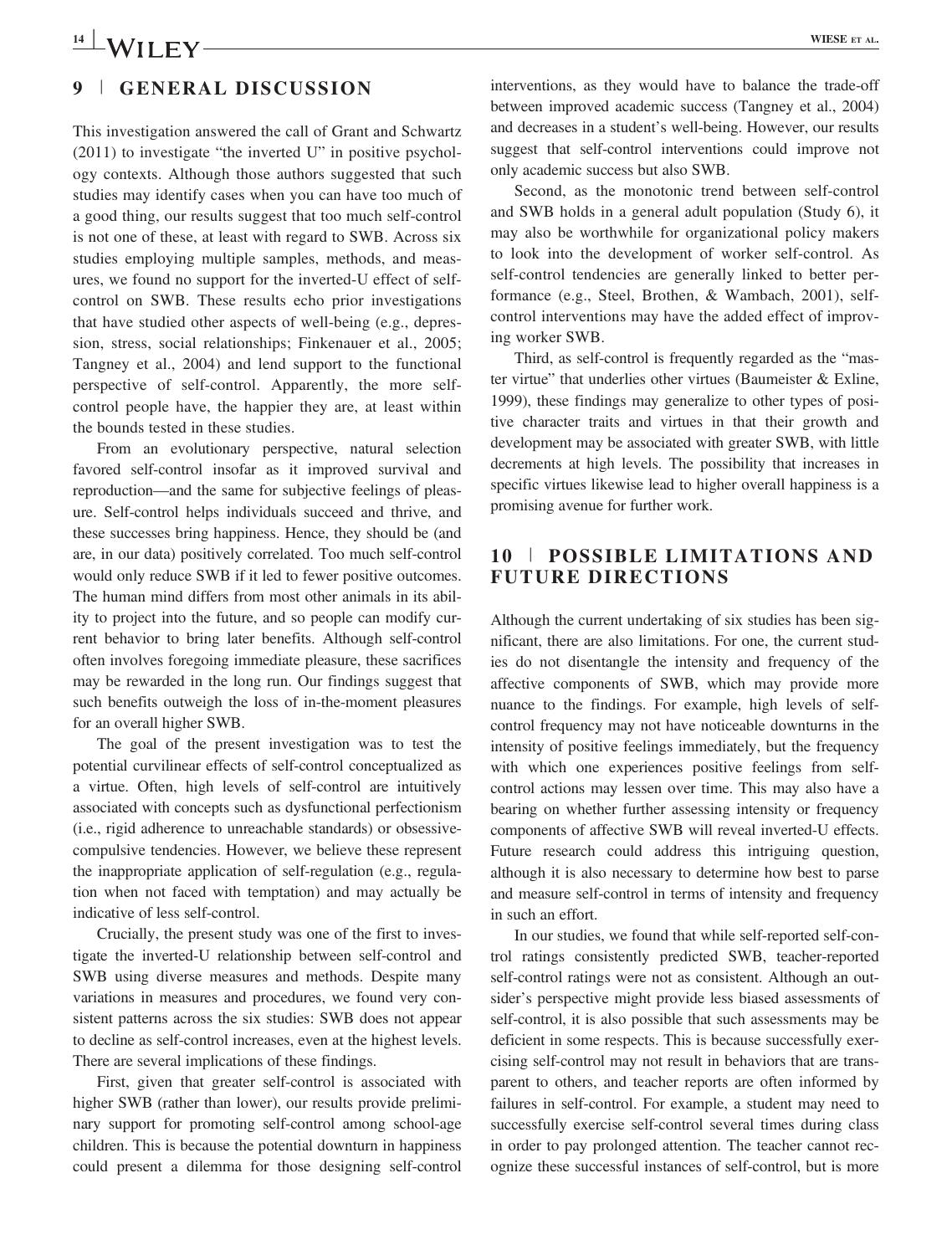likely to take notice when the student fails to pay attention. This limitation can be rectified in future research by utilizing behavioral measures of self-control.

Although our studies focused on SWB, the concept of well-being is multifaceted (Su, Tay, & Diener, 2014). Future research should examine whether the same conclusion holds for other aspects of well-being, such as psychological wellbeing (Ryff, 1989). In her conceptualization, Ryff proposes six dimensions of psychological well-being (autonomy, selfacceptance, positive relations with others, environmental mastery, purpose in life, and personal growth) that are representative of a fulfilling life. In order to fulfill these needs, individuals will need to exert a significant amount of selfcontrol, potentially to the point where the fulfillment of one need may come at the detriment of another. Furthermore, the self-control tendencies needed to achieve these dimensions may be contradictory with one another. For instance, it may be possible that high levels of self-control tendencies needed to facilitate feelings of mastery or personal accomplishment may sacrifice close social relationships (Letzring et al., 2005). In this case, there may be some trade-offs between self-control and well-being, leading to observable inverted-U effects.

# 11 | CONCLUSION

Self-control lies at the center of current public policy debates (Moffitt et al., 2011). There are wide-scale programs being designed to help improve self-control among the masses, as it has been shown to lead to several beneficial outcomes (De Ridder et al., 2012). Yet, some remain concerned that too much self-control can have detrimental consequences (Grant & Schwartz, 2011). The present investigation did not find evidence suggesting detrimental consequences with respect to SWB. Instead, the more self-control people have, the happier they will be. There may be no such thing as too much selfcontrol—at least for happiness.

#### ACKNOWLEDGEMENT

The authors disclosed receipt of the following financial support for the research, authorship, and/or publication of this article: Preparation of this manuscript was supported by the National Institute on Aging (Grants K01- AG033182-02 and R24- AG048081-01), Character Lab, the Gates Foundation, the Robert Wood Johnson Foundation, the Spencer Foundation, the Templeton Foundation, the National Science Foundation (DRL 1235958 and IIS 1523091), and the German Science Foundation (grants HO 4175/3-1 and HO 4175/4-1). The content is solely the responsibility of the authors and does not necessarily represent the official views of the funding agencies.

#### CONFLICT OF INTERESTS

The authors declared no potential conflicts of interest with respect to the research, authorship, and/or publication of this article.

#### REFERENCES

- Abdi, H. (2007). The Bonferroni and Šidák corrections for multiple comparisons. In N. Salkind (Ed.), Encycopedia of measurement and statistics (pp. 1–9). Thousand Oaks, CA: Sage.
- Bagozzi, R. P., Baumgartner, H., & Pieters, R. (1998). Goal-directed emotions. Cognition and Emotion, 12, 1–26. [http://doi.org/10.](http://doi.org/10.1080/026999398379754) [1080/026999398379754](http://doi.org/10.1080/026999398379754)
- Bainter, S., & Curran, P. (2015). Advantages of integrative data analysis for developmental research. Journal of Cognition and Development, 16, 1–10.<http://doi.org/10.1080/15248372.2013.871721>
- Barkley, R. A. (2001). The executive functions and self-regulation: An evolutionary neuropsychological perspective. Neuropsychology Review, 11, 1–29.<http://doi.org/10.1023/A:1009085417776>
- Bates, D., Maechler, M., Bolker, B., & Walker, S. (2015). Fitting linear mixed-effects models using lme4. Journal of Statistical Software, 67, 1–48.<http://doi.org/10.18637/jss.v067.i01>
- Baumeister, R. F., & Exline, J. J. (1999). Virtue, personality, and social relations: Self-control as the moral muscle. Journal of Personality, 67, 1165–1194.<http://doi.org/10.1111/1467-6494.00086>
- Bembenutty, H., & Karabenick, S. A. (1998). Academic delay of gratification. Learning and Individual Differences, 10, 329–346. [http://doi.org/10.1016/S1041-6080\(99\)80126-5](http://doi.org/10.1016/S1041-6080(99)80126-5)
- Brown, T. A., Chorpita, B. F., & Barlow, D. H. (1998). Structural relationships among dimensions of the DSM-IV anxiety and mood disorders and dimensions of negative affect, positive affect, and autonomic arousal. Journal of Abnormal Psychology, 107, 179–192.<http://doi.org/10.1037/0021-843X.107.2.179>
- Carter, N. T., Dalal, D. K., Boyce, A. S., O'Connell, M. S., Kung, M. C., & Delgado, K. M. (2014). Uncovering curvilinear relationships between conscientiousness and job performance: How theoretically appropriate measurement makes an empirical difference. Journal of Applied Psychology, 99, 564–586.<http://doi.org/10.1037/a0034688>
- Carter, N. T., Guan, L., Maples, J. L., Williamson, R. L., & Miller, J. D. (2016). The downsides of extreme conscientiousness for psychological well-being: The role of obsessive compulsive tendencies. Journal of Personality, 84, 510–522.<http://doi.org/10.1111/jopy.12177>
- Cheung, T. T. L., Gillebaart, M., Kroese, F., & De Ridder, D. (2014). Why are people with high self-control happier? The effect of trait self-control on happiness as mediated by regulatory focus. Frontiers in Psychology, 5, 1–6. [http://doi.org/10.3389/fpsyg.](http://doi.org/10.3389/fpsyg.2014.00722) [2014.00722](http://doi.org/10.3389/fpsyg.2014.00722)
- Curran, P., & Hussong, A. (2009). Integrative data analysis: The simultaneous analysis of multiple data sets. Psychological Methods, 14, 81–100. http:///doi.org/10.1037/a0015914
- De Ridder, D., Lensvelt-Mulders, G., Finkenauer, C., Stok, F., & Baumeister, R. (2012). Taking Stock of Self-Control. Personality and Social Psychology Review, 16, 76–99. [http://doi.org/10.1177/](http://doi.org/10.1177/1088868311418749) [1088868311418749](http://doi.org/10.1177/1088868311418749)
- D'Mello, S. K., Galla, B. M., & Duckworth, A. L. (2017). Domainspecificity of performance measures of academic diligence. Paper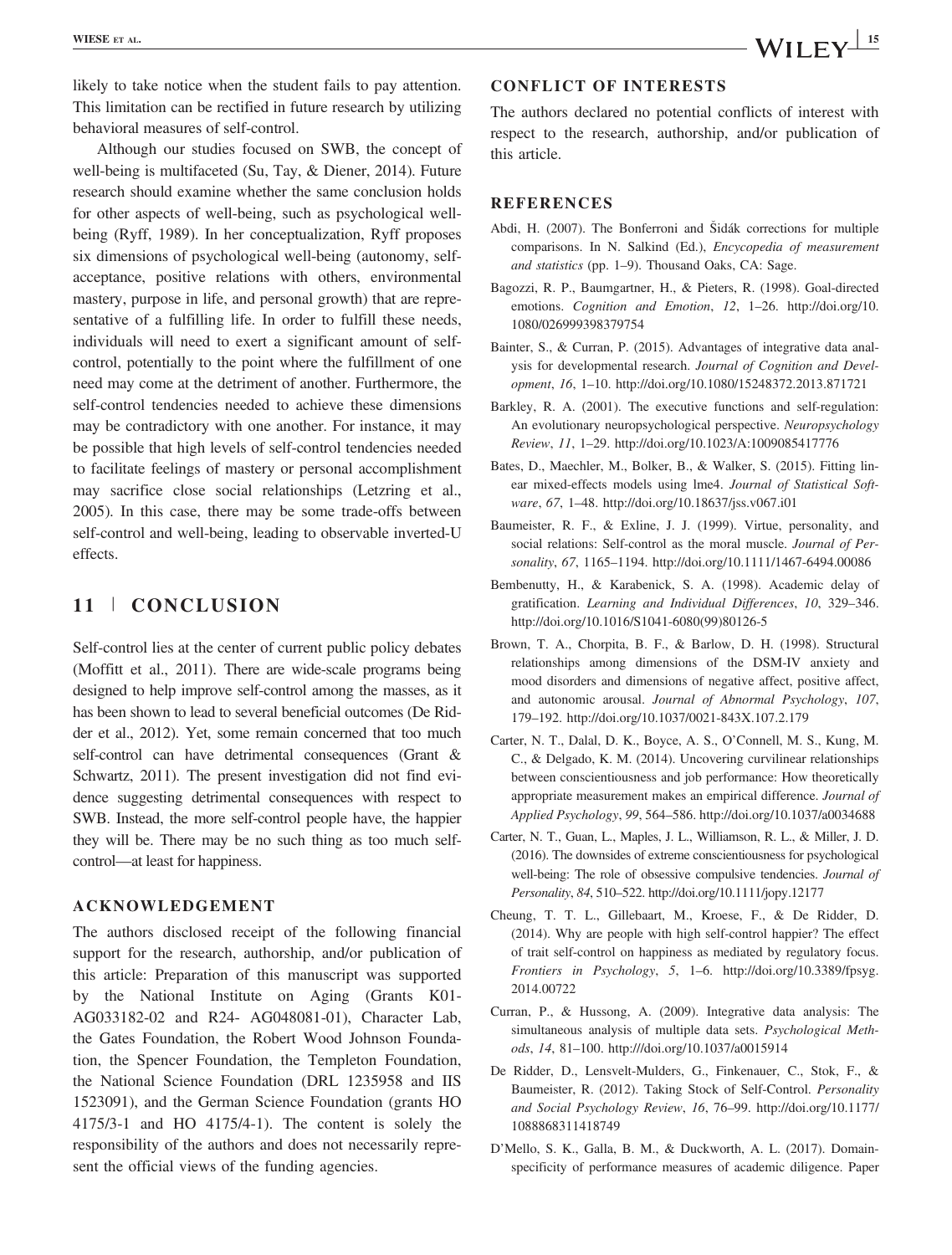# $\frac{16}{\text{WIESE}_{ETAL}}$  WIESE ET AL.

to be presented at the 2017 annual meeting of the American Educational Research Association, San Antonio, TX.

- Diamond, A., & Lee, K. (2011). Interventions shown to aid executive function development in children 4 to 12 years old. Science, 333, 959–964.<http://doi.org/10.1126/science.1204529>
- Diener, E., Emmons, R. A., Larsen, R. J., & Griffin, S. (1985). The Satisfaction With Life Scale. Journal of Personality Assessment, 49, 71–75. [http://doi.org/10.1207/s15327752jpa4901\\_13](http://doi.org/10.1207/s15327752jpa4901_13)
- Diener, E., Suh, E. M., Lucas, R. E., & Smith, H. L. (1999). Subjective well-being: Three decades of progress. Psychological Bulletin, 125, 276–302.<http://doi.org/10.1037/0033-2909.125.2.276>
- Diener, E., Wirtz, D., Biswas-Diener, R., Tov, W., Kim-Prieto, C., Choi, D.-W., & Oishi, S. (2009). Assessing well-being. In E. Diener (Ed.), Assessing well-being: The collected works of Ed Diener (Vol. 39, pp. 247–266). Dordrecht, Netherlands: Springer. <http://doi.org/10.1007/978-90-481-2354-4>
- Duckworth, A. L., Grant, H., Loew, B., Oettingen, G., & Gollwitzer, P. M. (2011). Self-regulation strategies improve self-discipline in adolescents: Benefits of mental contrasting and implementation intentions. Educational Psychology, 31, 17–26. [http://doi.org/10.](http://doi.org/10.1080/01443410.2010.506003) [1080/01443410.2010.506003](http://doi.org/10.1080/01443410.2010.506003)
- Duckworth, A. L., & Kern, M. L. (2011). A meta-analysis of the convergent validity of self-control measures. Journal of Research in Personality, 45, 259–268.<http://doi.org/10.1016/j.jrp.2011.02.004>
- Duckworth, A. L., & Seligman, M. E. P. (2005). Self-discipline outdoes IQ in predicting academic performance of adolescents. Psychological Science, 16, 939–944. [http://doi.org/10.1111/j.1467-](http://doi.org/10.1111/j.1467-9280.2005.01641.x) [9280.2005.01641.x](http://doi.org/10.1111/j.1467-9280.2005.01641.x)
- Duckworth, A. L., & Yeager, D. S. (2015). Measurement matters: Assessing personal qualities other than cognitive ability for educational purposes. Educational Researcher, 44, 237–251. [http://doi.](http://doi.org/10.3102/0013189X15584327) [org/10.3102/0013189X15584327](http://doi.org/10.3102/0013189X15584327)
- Dunbar, R. I. M. (2003). The social brain: Mind, language, and society in evolutionary perspective. Annual Review of Anthropology, 32, 163–181.<http://doi.org/10.1146/annurev.anthro.32.061002.093158>
- Eisenberg, N., Duckworth, A., Spinrad, T., & Valiente, C. (2014). Conscientiousness: Origins in childhood? Developmental Psychology, 50, 1331–1349.<http://doi.org/10.1037/a0030977>
- Enders, C., & Tofighi, D. (2007). Centering predictor variables in cross-sectional multilevel models: A new look at an old issue. Psychological Methods, 12, 121–138. [http://doi.org/10.1037/1082-](http://doi.org/10.1037/1082-989X.12.2.121) [989X.12.2.121](http://doi.org/10.1037/1082-989X.12.2.121)
- Finkenauer, C., Engels, R., & Baumeister, R. (2005). Parenting behaviour and adolescent behavioural and emotional problems: The role of self-control. International Journal of Behavioral Development, 29, 58–69.<http://doi.org/10.1080/01650250444000333>
- Galla, B., Plummer, B., White, R., Meketon, D., D'Mello, S., & Duckworth, A. (2014). The Academic Diligence Task (ADT): Assessing individual differences in effort on tedious but important schoolwork. Contemporary Educational Psychology, 39, 314– 325.<http://doi.org/10.1016/j.cedpsych.2014.08.001>
- Gosling, S. D., Rentfrow, P. J., & Swann, W. B. (2003). A very brief measure of the Big-Five personality domains. Journal of Research in Personality, 37, 504–528.
- Grant, A. M., & Schwartz, B. (2011). Too much of a good thing: The challenge and opportunity of the inverted U. Perspectives on

Psychological Science, 6, 61–76. [http://doi.org/10.1177/1745691](http://doi.org/10.1177/1745691610393523) [610393523](http://doi.org/10.1177/1745691610393523)

- Grinde, B. (2005). Darwinian happiness: Can the evolutionary perspective on well-being help us improve society? World Futures, 61, 317–329.<http://doi.org/10.1080/026040290500598>
- Halse, C., Honey, A., & Boughtwood, D. (2007). The paradox of virtue: (Re)thinking deviance, anorexia and schooling. Gender and Education, 19, 219–235.<http://doi.org/10.1080/09540250601166068>
- Hektner, J. M., Schmidt, J. A., & Csikszentmihalyi, M. (2007). Experience sampling method: Measuring the quality of everyday life. Sage.
- Hofmann, W., Baumeister, R., Förster, G., & Vohs, K. (2012). Everyday temptations: An experience sampling study of desire, conflict, and self-control. Journal of Personality and Social Psychology. 102, 1318–1335.<http://doi.org/10.1037/a0026545>
- Hofmann, W., Luhmann, M., Fisher, R. R., Vohs, K. D., & Baumeister, R. F. (2014). Yes, but are they happy? Effects of trait selfcontrol on affective well-being and life satisfaction. Journal of Personality, 82, 265–277.<http://doi.org/10.1111/jopy.12050>
- John, O. P., & Srivastava, S. (1999). The Big Five trait taxonomy: History, measurement, and theoretical perspectives. In L. A. Pervin & O. P. John (Eds.), Handbook of personality theory and research (pp. 102–138). New York, NY: Guilford Press.
- Kahneman, D., Krueger, A. B., Schkade, D. A., Schwarz, N., & Stone, A. A. (2004). A survey method for characterizing daily life experience: The day reconstruction method. Scientometrics, 306, 1776–1780.<http://doi.org/10.1126/science.1103572>
- Kitsantas, A., Gilligan, T. D., & Kamata, A. (2003). College women with eating disorders: Self-regulation, life satisfaction, and positive/negative affect. The Journal of Psychology, 137, 381–395.
- Laurent, J., Catanzaro, S. J., Joiner, T. E., Jr., Rudolph, K. D., Potter, K. I., Lambert, S., et al. (1999). A measure of positive and negative affect for children: Scale development and preliminary validation. Psychological Assessment, 11, 326–338. [http://doi.org/10.](http://doi.org/10.1037/1040-3590.11.3.326) [1037/1040-3590.11.3.326](http://doi.org/10.1037/1040-3590.11.3.326)
- Letzring, T. D., Block, J., & Funder, D. C. (2005). Ego-control and ego-resiliency: Generalization of self-report scales based on personality descriptions from acquaintances, clinicians, and the self. Journal of Research in Personality, 39, 395–422. [http://doi.org/](http://doi.org/10.1016/j.jrp.2004.06.003) [10.1016/j.jrp.2004.06.003](http://doi.org/10.1016/j.jrp.2004.06.003)
- MacLeod, A. K., Coates, E., & Hetherton, J. (2008). Increasing wellbeing through teaching goal-setting and planning skills: Results of a brief intervention. Journal of Happiness Studies, 9, 185–196. <http://doi.org/10.1007/s10902-007-9057-2>
- McGregor, I., & Little, B. R. (1998). Personal projects, happiness, and meaning: On doing well and being yourself. Journal of Personality and Social Psychology, 74, 494–512. [http://doi.org/10.](http://doi.org/10.1037/0022-3514.74.2.494) [1037/0022-3514.74.2.494](http://doi.org/10.1037/0022-3514.74.2.494)
- Moffitt, T., Arseneault, L., Belsky, D., Dickson, N., Hancox, R., Harrington, H., ... Heckman, J. (2011). A gradient of childhood selfcontrol predicts health, wealth, and public safety. Proceedings of the National Academy of Sciences of the United States of America, 108, 2693–2698.
- O'Brien, J., Galla, B., D'Mello, S. K., Duckworth, A., & Yeager, D. (2017). Direct evidence that "frame of reference bias" can undermine the validity of cross-context comparisons of competency perceptions. Manuscript in preparation.